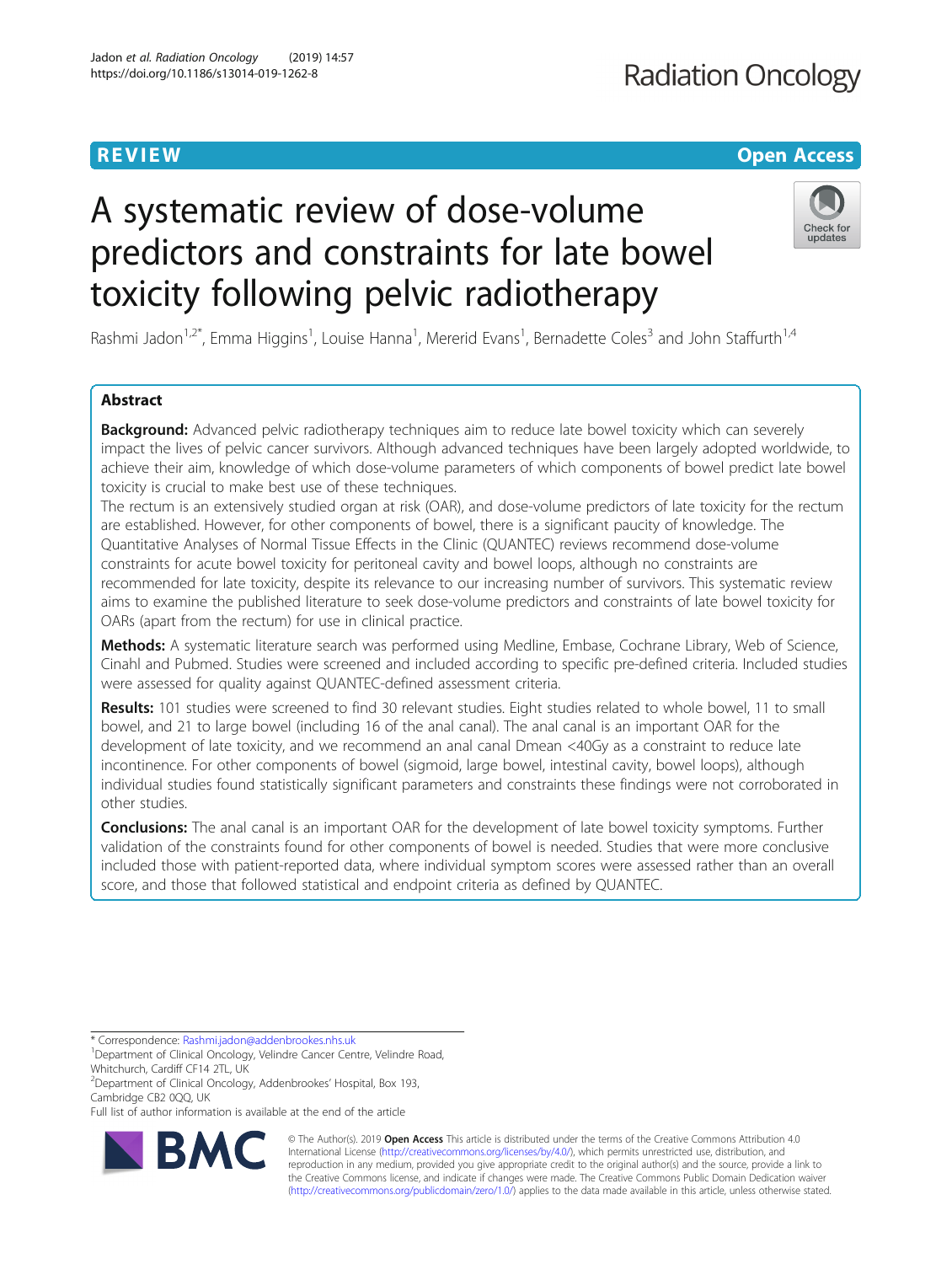### Background

Pelvic radiotherapy is used to treat approximately 17,000 patients per year in the UK with urological, gynaecological and colorectal malignancies [[1\]](#page-12-0). For a significant proportion of these patients, pelvic radiotherapy improves survival outcomes. For others, it reduces the risk of pelvic recurrences, which can both cause distressing symptoms and be difficult to manage.

Although contributing to the cure of many pelvic cancer survivors, pelvic radiotherapy is associated with late toxicity, in particular late bowel toxicity. Serious life-threatening toxicity such as bowel obstruction, fistulae and bleeding requiring transfusion occur in 4–10% of patients 5–10 years after treatment [[2\]](#page-12-0). Furthermore, an important consideration for the growing number of survivors of pelvic cancers is that 50% of patients report late bowel toxicity symptoms which adversely affect their quality of life after pelvic radiotherapy.

Late bowel toxicity is generally attributed to radiation to bowel and rectum and these are considered the organs at risk (OARs). Advanced radiotherapy techniques for pelvic treatments are continually evolving, with the aim of reducing dose to these OARs.

However, to determine whether the dose reductions achieved by these techniques are likely to translate into reduced toxicity for patients requires detailed knowledge of the dose-volume parameters and constraints for these OARs. Once dose-volume constraints are known these can be used to limit the risk of toxicity and potentially allow safe dose escalation with modern delivery techniques.

In 2010 the Quantitative Analysis of Normal Tissue Effects in the Clinic (QUANTEC) review summarised the available dose-volume data for bowel toxicity, with one review focussing on rectum and the other on stomach and bowel. For rectum, an extensively studied OAR, QUANTEC reviewed a large amount of high-quality data and dose-volume constraints for rectum for acute and late toxicity were recommended [[3\]](#page-12-0). These are commonly incorporated into radiotherapy protocols in clinical practice.

However, for bowel there was a relative paucity of data. QUANTEC reviewed data from six papers which examined the dose-volume relationship of bowel with acute bowel toxicity only [\[4](#page-12-0)]. For late bowel toxicity, there was no detailed dose-volume relationship analysis described. Studies mentioned were trial data detailing the incidence of late bowel toxicity at the dose-fractionations used within each trial, though no specific dose-volume predictors can be derived from this information.

The QUANTEC reviewers suggest that the constraints identified for acute bowel toxicity may be applied for late bowel toxicity however clarify that "this correlation is not established". Further, although QUANTEC examined the peritoneal cavity and small bowel loops as OARs, the potential of other bowel components as OARs for bowel toxicity such as sigmoid, duodenum, ileum and anal canal are not detailed.

In a separate paper by Jackson et al., QUANTEC [\[5](#page-12-0)] highlighted issues which hinder the development of dose-volume constraints and the pooling of results from different studies, including variations in toxicity endpoint definition, statistical standards, and anatomical definitions of OARs. They recommended several criteria to assess the quality of future dose-volume studies and to facilitate meta-analysis of these studies.

With reduction of late bowel toxicity being a prime aim of advanced pelvic radiotherapy techniques, the lack of clear dose-volume constraints in this setting has been acknowledged and more studies have been reported. This study aims to systematically review published studies examining the dose-volume predictors of all components of bowel (excluding rectum) for late bowel toxicity, including a quality assessment of these studies from criteria derived from QUANTEC.

From this review we aim to determine the clinically useful dose-volume constraints for late bowel toxicity which can guide protocols for advanced pelvic radiotherapy techniques.

### Methods

### Information sources and search strategy

A systematic search was carried out using Medline, Premedline, Embase, Pubmed and Web of Science on 15th October 2013; Updated searches were performed on 10th November 2014, 3rd September 2015 and 1st May 2017 to ensure all new literature was included. Thesaurus and natural language terms around the concepts of "radiotherapy, radiotherapy injuries, side effects, toxicity, intestines bowel, dose, dose fractionation, dose response relationship" were identified for each database. Duplicate references were removed.

### Study selection

Eligible studies were English language studies, involving human adult patients treated for any gastrointestinal, urological or gynaecological malignancies with external beam radiotherapy. Studies correlating the dose-volume relationship of any component of bowel from duodenum to anal canal with late bowel toxicity were included, apart from those focussed on the rectum, given that it has already been extensively studied as an OAR. Late toxicity was defined as more than 3 months from completion of radiotherapy.

Excluded studies were review articles and letters, studies involving brachytherapy only, or stereotactic body radiotherapy. Both full text papers and conference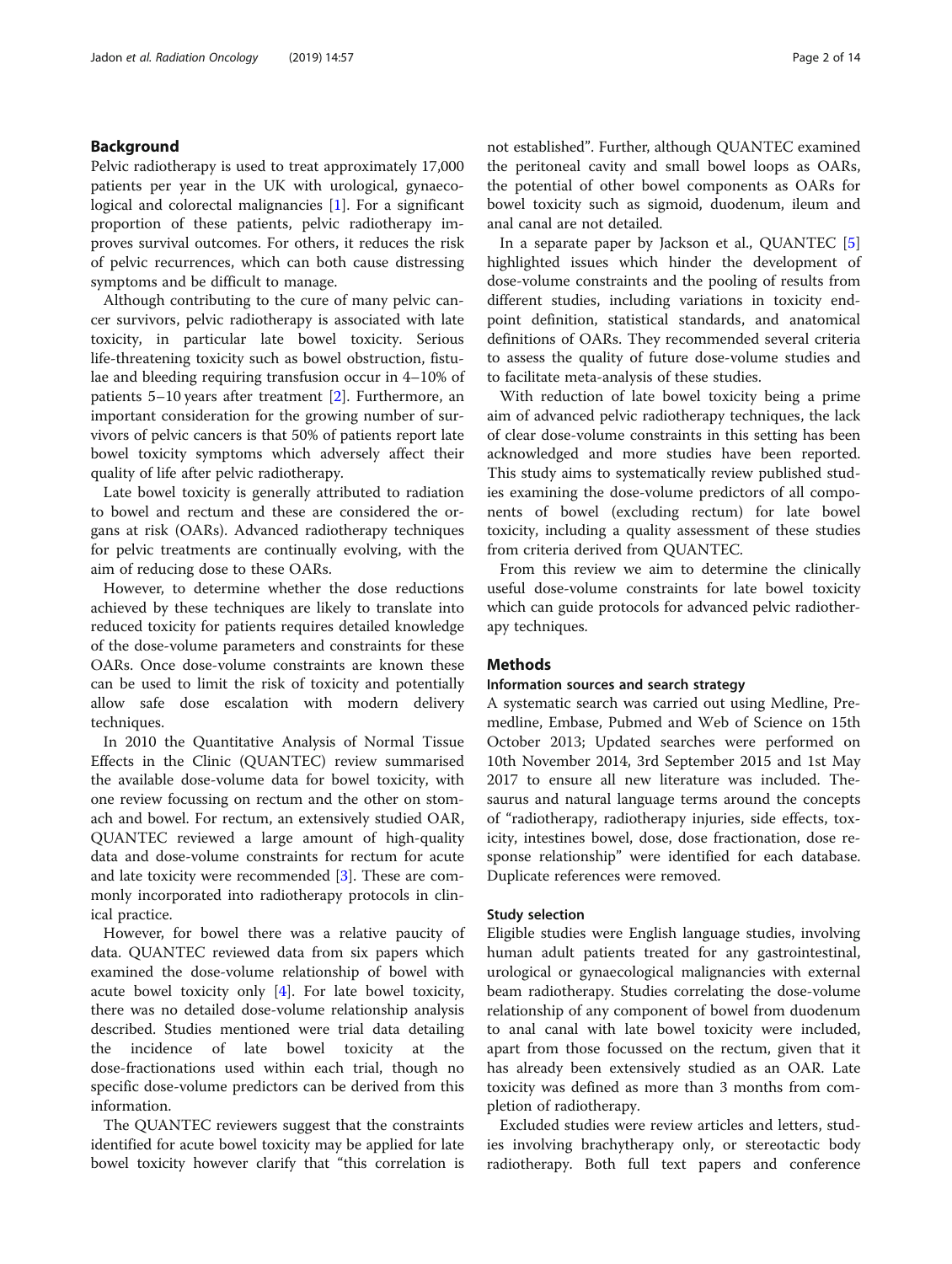abstracts were considered, however studies with insufficient methodological detail to be able to repeat the method on an independent sample of patients were excluded.

All abstracts were independently screened by two reviewers (RJ, EH) for inclusion. Full papers of abstracts were acquired and further assessed for eligibility, with any discrepancies discussed between the two reviewers. The reference lists of all the included papers were hand-searched for additional references.

### Data extraction and synthesis of results

Bowel can be defined in several different ways and for the purpose of this review studies were divided into those looking at the whole bowel (including bowel loops and peritoneal cavity), small bowel (and its components) and large bowel (and its components). For each included study the number of patients, proportion with the toxicity, tumour site, OAR studied, toxicity definition, treatment details and key findings were tabulated.

Furthermore, the recommendations from QUANTEC [[5\]](#page-12-0) on quality of dose-volume studies were reviewed, and those criteria that can be applied to this subject were selected (see Table 1). Each included study was assessed for quality against these statistical and endpoint criteria.

Table 1 Statistical and Endpoint Considerations from QUANTEC [\[5](#page-12-0)]

Statistical considerations

1 Basic statistical data provided on incidence of toxicity

-Both number of subjects and number of events should be reported -If an estimate of incidence is given the standard error should be supplied

2 Numerical labeling of response histogram – if into groups eg. quartiles must state number of patients in each quartile

3 When predictive models are correlated with complications parameter estimates must be stated with their standard error

4 Complication rates associated with constraints must be reported

5 "Goodness of fit" to be reported such as Chi-squared

6 Discriminator statistics reported such as receiver operating characteristic curves

7 Full organ volumes (rather than partial) should be used -If this is not possible absolute volumes should be used or a standard

method of normalization -A clear statement of organ volume definition should be given

Toxicity Endpoint considerations

1 Symptom-specific information rather than a portmanteau endpoint (eg. RTOG gr 2) should be used

2 Consideration that symptoms may be attributed to pre-radiotherapy co-morbidities

3 Patient-reporting of symptoms may be important

### Results

Outcomes of the systematic search are shown in Fig. [1](#page-3-0). Overall, 30 studies involving a total of 5126 patients were included as detailed in Table [2.](#page-4-0) Twenty-one studies included patients with prostate cancer, 6 with gynaecological cancers (cervical and endometrial), and 2 each included bladder and pancreatic cancers. Most studies (n = 18) included less than 100 patients, with 9 studies having less than 50 patients included.

Table [3](#page-6-0) details studies for whole and small bowel, and Table [4](#page-8-0) those for large bowel. In each table the final two columns indicate the quality assessment criteria of statistical and endpoint considerations as defined in Table 1. If a specific criterion is met its number is noted in the column.

### Whole bowel

Eight papers (including 445 patients) examined the dose-volume relationship of whole bowel either using bowel loops or intestinal/peritoneal cavity as detailed in Table [3.](#page-6-0)

### Peritoneal cavity

Late bowel toxicity was associated with low doses to the peritoneal cavity (V10–30Gy) in 2 studies. Mouttett-Audouard et al. [\[6](#page-12-0)] found, in 37 cervical cancer patients, an association between "bigger volumes" of bowel receiving 10–30Gy and grade 1–3 Common Terminology Criteria Adverse Events (CTCAE) toxicity, although specific cut-offs were not reported. Deville et al. [[7\]](#page-12-0) found that peritoneal cavity volume and V20 were both associated with grade 1 Radiation Therapy Oncology Group (RTOG) toxicity. Again no constraints were derived.

### Bowel loops

Two studies [[8,](#page-12-0) [9\]](#page-12-0) investigated bowel loops as an OAR for late toxicity, both with an identical definition of bowel loops. Guerrero-Urbano et al., in 79 patients who had their prostate and pelvic nodes treated, found V40, V45 and V60 bowel loops to be predictive of late grade 2 RTOG-graded diarrhoea. They suggested constraints of V40 < 124 cc, V45 < 71 cc and V60 < 0.5 cc to reduce grade 2 RTOG toxicity, although no complication rates associated with these constraints are detailed. McDonald et al. in their study of 47 bladder cancer patients suggested constraints to reduce the risk of grade  $\geq 2$  RTOG toxicity to less than  $25\%$  (V30 < 178 cc; V40 < 151 cc; V45 < 139 cc; V60 < 98 cc and V65 < 40 cc), although it must be noted that only 3 patients within this study had grade 2 toxicity.

### Small bowel and its components

Eleven studies (including 1401 patients) were included in this section, with 6 studies examining small bowel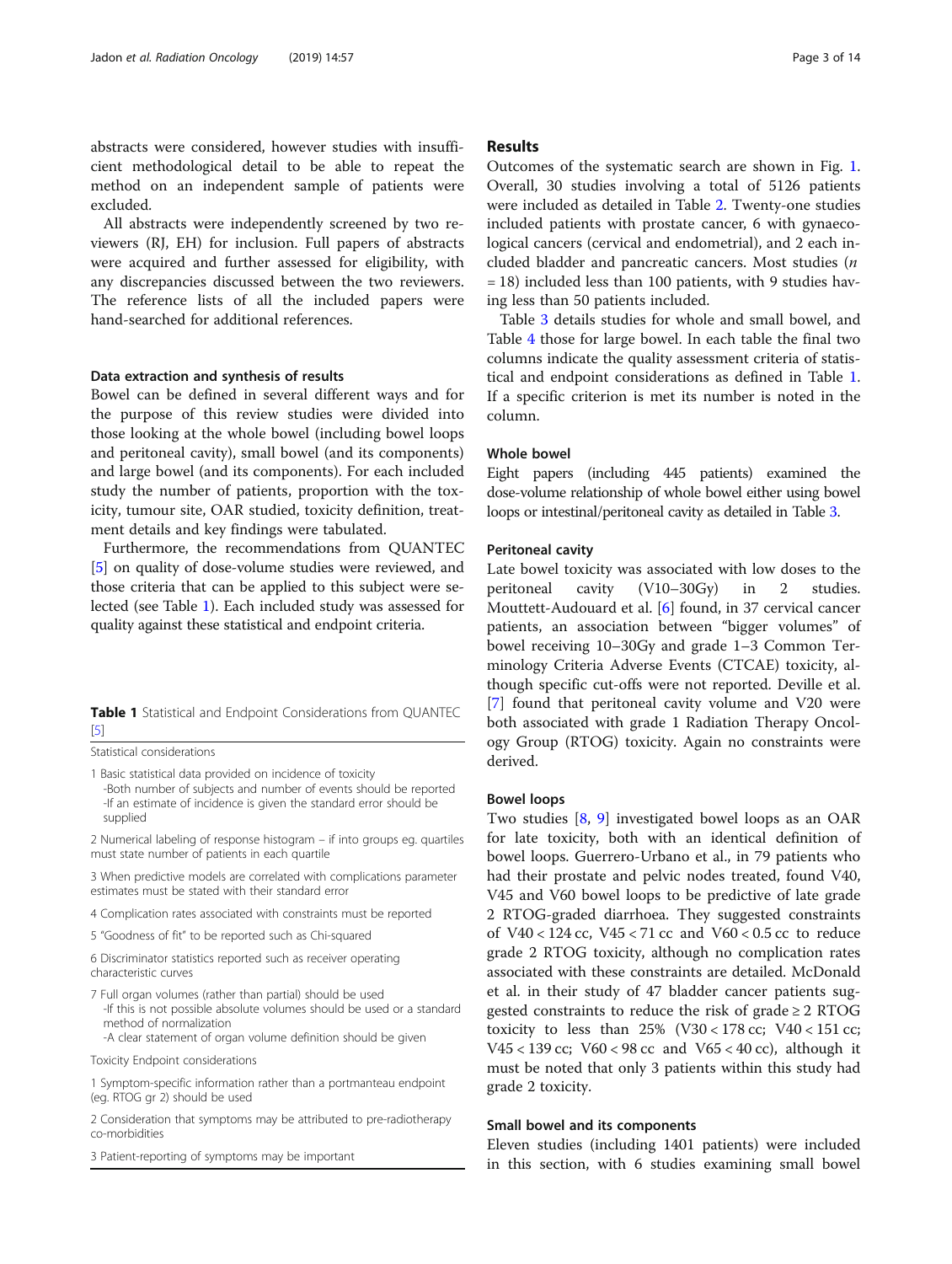and 4 examining the duodenum, as detailed in Table [3](#page-6-0). No papers investigating the ileum or jejunum were found.

### Small bowel

2 of 6 studies found positive correlations with late bowel toxicities and small bowel volume parameters in cervical cancer patients. However, the positive parameters were different between the studies, with Isohashi et al. [[10](#page-12-0)] recommending a  $V40 < 340$  cc, and Chopra et al. [[11](#page-12-0)] recommending a V15 < 275 cc. Lind et al. [[12\]](#page-12-0) found that a mean small bowel dose >50Gy was of significance, however could not clarify whether toxicity was linked specifically to small bowel, sigmoid or anal sphincter dose, making these results difficult to interpret.

### Duodenum

3 of 4 studies found positive correlations between dose-volume parameters and duodenal toxicity. Two studies found V55 to be an important predictor, though

with differing constraints. Kelly et al., in 106 pancreatic patients recommending a  $V55 < 1$  cc [\[13](#page-12-0)] and Verma et al. in 105 gynaecological patients recommending a V55  $<$  15 cc [\[14](#page-12-0)]. Huang et al. [\[15\]](#page-12-0) found V25 to be the significant predictor for pancreatic cancer patients treated with concurrent gemcitabine; with a V25 < 45% toxicity rates were 8%, above this constraint toxicity was 48%. Investigation of individual duodenal segments did not reveal any positive findings [[16\]](#page-12-0).

### Large bowel and its components

21 studies (including 5006 patients) were included in this section (see Table [4\)](#page-8-0), with 2 examining large bowel, 3 examining sigmoid and 16 studies examining the anal canal/sphincter region.

### Large bowel and sigmoid Colon

Chopra et al. [[11\]](#page-12-0) found on multivariate analysis that V15 of large bowel was associated with grade 3 CTCAE toxicity ( $p < 0.03$ ), and recommended with the use of the

<span id="page-3-0"></span>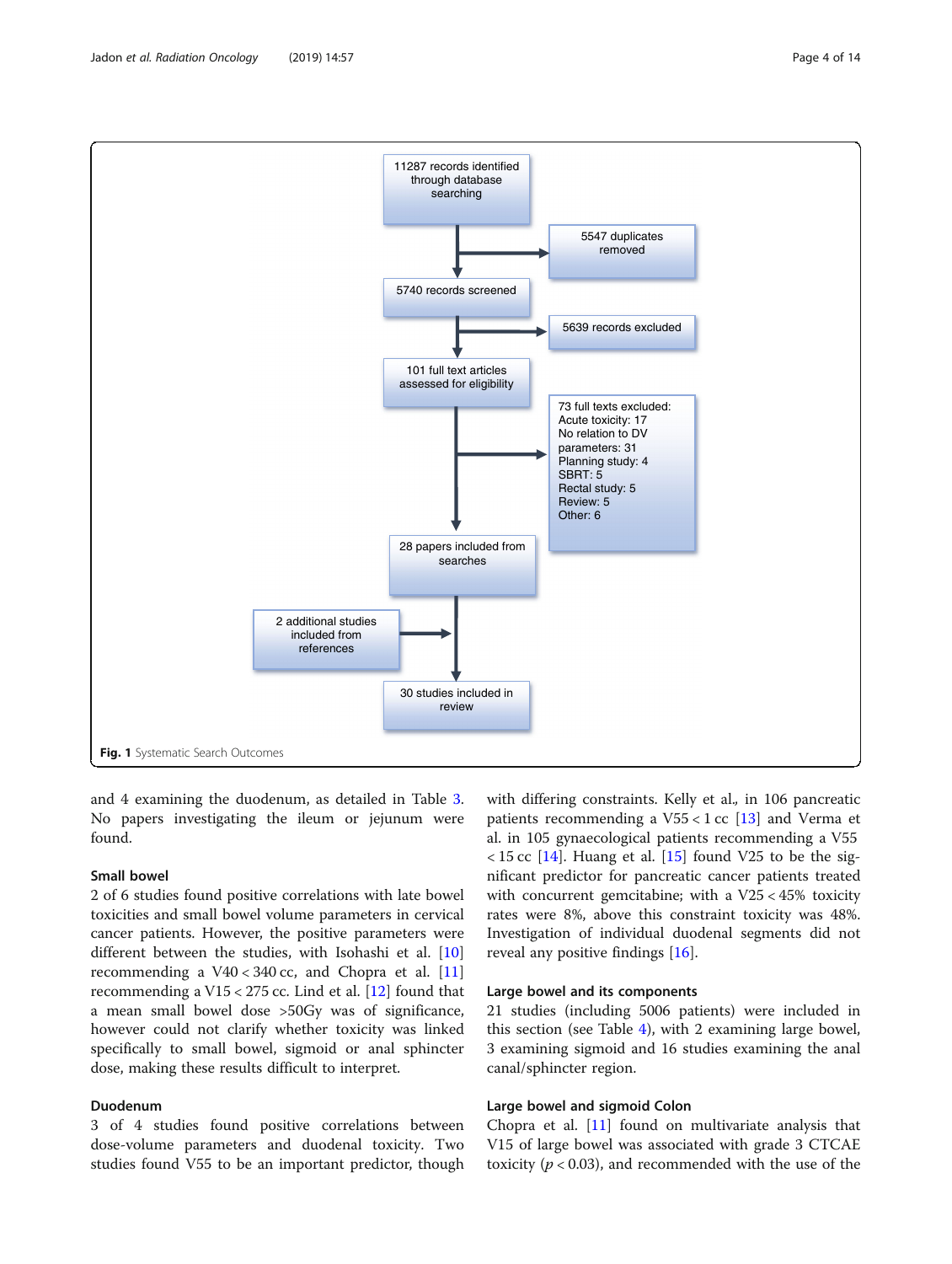<span id="page-4-0"></span>Table 2 All included studies

| Author                  | Year Cancer site                  | No<br>of<br>pts  | Pts with tox        | OAR studied                                       | Toxicity score<br>used                                                          | RT Type                | Primary RT<br>Dose (Gy/#)                          | Pelvic RT<br>dose (Gy/<br>#                              | Concurrent<br>chemo use                                                     |
|-------------------------|-----------------------------------|------------------|---------------------|---------------------------------------------------|---------------------------------------------------------------------------------|------------------------|----------------------------------------------------|----------------------------------------------------------|-----------------------------------------------------------------------------|
| Adkison<br>$[34]$       | 2012 Prostate                     | 53               | 20                  | small bowel                                       | CTCAE v3.0                                                                      | <b>IMRT</b>            | 70/28                                              | 56/28                                                    | no                                                                          |
| al-Abany<br>$[18]$      | 2005 Prostate                     | 65               | 9                   | anal<br>sphincter<br>region                       | Own<br>questionnaire                                                            | 3D                     | 70.2/39                                            | <b>NS</b>                                                | no                                                                          |
| Alsadius<br>$[19]$      | 2012 Prostate or<br>prostatic bed | 403 51           |                     | anal<br>sphincter<br>region                       | Own<br>questionnaire                                                            | 3D                     | 70/35                                              | <b>NS</b>                                                | no                                                                          |
| Buettner<br>$[20]$      | 2012 Prostate                     | 388 57           |                     | anal canal                                        | Common<br>grading scheme                                                        | 3D                     | 64/32 or 74/37                                     | <b>NS</b>                                                | no                                                                          |
| Chopra [11]             | 2014 Cervix (post-<br>op)         | 71               | 9                   | small bowel,<br>large bowel                       | CTCAE v3.0                                                                      | IG-MRT (46);<br>3D(25) | 50/25                                              | 50/25                                                    | 63/71<br>cisplatin                                                          |
| Deville [31]            | 2010 Prostate                     | 30               | 2                   | intestinal<br>cavity                              | <b>RTOG</b>                                                                     | <b>IMRT</b>            | 79.2/44                                            | 45/25                                                    | no                                                                          |
| Deville [7]             | 2012 Prostatic bed                | 36               | 5                   | intestinal<br>cavity                              | <b>RTOG</b>                                                                     | <b>IMRT</b>            | 70.2/39                                            | 45/25                                                    | no                                                                          |
| Ebert [35]              | 2015 Prostate                     | 754              | Symptom<br>specific | Anal canal                                        | LENT-SOMA                                                                       | <b>IMRT</b>            | 66-78/33-38                                        | <b>NS</b>                                                | no                                                                          |
| Fokdal [14]             | 2005 Prostate or<br>bladder       | 71               | Symptom<br>specific | small bowel                                       | LENT-SOMA                                                                       | Conformal              | 60/30 (bladder)<br>69.6/35<br>(prostate)           | 48-60Gy<br>bladder;<br>NS for<br>prostate)               | no                                                                          |
| Fonteyne<br>$[17]$      | 2007 Prostate                     | 241              | Symptom<br>specific | small bowel,<br>sigmoid                           | RTOG and<br>"RILIT"                                                             | <b>IMRT</b>            | 74/37-80/40                                        | <b>NS</b>                                                | no                                                                          |
| Green [36]              | 2015 Prostate or<br>prostatic bed | 73               | 10                  | Intestinal<br>cavity                              | CTCAE v4.0                                                                      | IMRT/VMAT              | $61 - 79.2$                                        | 45                                                       | no                                                                          |
| Guerrero-<br>Urbano [8] | 2010 Prostate &<br>Pelvic nodes   | 79               | 21                  | bowel loops                                       | RTOG diarrhoea<br>& LENT SOMA<br>diarrhoea                                      | <b>IMRT</b>            | 70/35                                              | 50/35 or<br>55/35                                        | no                                                                          |
| Huang $[15]$            | 2011 Pancreas                     | 46               | 8                   | duodenum                                          | CTCAE v4.0                                                                      | 3D or IMRT             | 42/15                                              | 42/15; 36/<br>15; 38/19                                  | Gemcitabine;<br>18 pts.<br>erlotinib in<br>addition                         |
| Isohashi<br>[10]        | 2013 Cervix (post-<br>op)         | 97               | 16                  | peritoneal<br>cavity, small<br>and large<br>bowel | RTOG/EORTC                                                                      | 2D or 3D               | 50/25                                              | 50/25                                                    | All<br>nedaplatin                                                           |
| <b>Kelly</b> [13]       | 2013 Pancreas                     | 106 20           |                     | duodenum                                          | CTCAE v4.0                                                                      | 3D or IMRT             | 50.4/28 (78pts);<br>57.5-75.4 in<br>28-39# (28pts) | 50.4/28<br>(78pts);<br>57.5-75.4<br>in 28-39#<br>(28pts) | Gemcitabine<br>5-FUor<br>capecitabine<br>$+/-$<br>cetuximab or<br>erlotinib |
| Author                  | Year Cancer site                  | No.<br>of<br>pts | Pts with tox        |                                                   | OAR studied Toxicity score<br>used                                              | RT Type                | RT Dose (Gy/#)                                     | Pelvic RT<br>dose (Gy/<br>#)                             | Concurrent<br>chemo use                                                     |
| Koper [25]              | 2004 Prostate                     |                  | 266 141             | anal canal                                        | <b>RTOG</b><br>(simplified)<br>Symptom<br>questionnaire                         | 3D or 2D               | 66/33                                              | <b>NS</b>                                                | no                                                                          |
| Lind [12]               | 2016 Cervical or<br>Endometrium   | 519 63           |                     | Anal<br>sphincter,<br>small bowel,<br>sigmoid     | Own<br>questionnaire<br>(defecation into<br>clothing<br>without<br>forewarning) | 2D or 3D               | $40 - 46$<br>(endometrium)<br>or 55-70<br>(cervix) | NS.                                                      | Not stated                                                                  |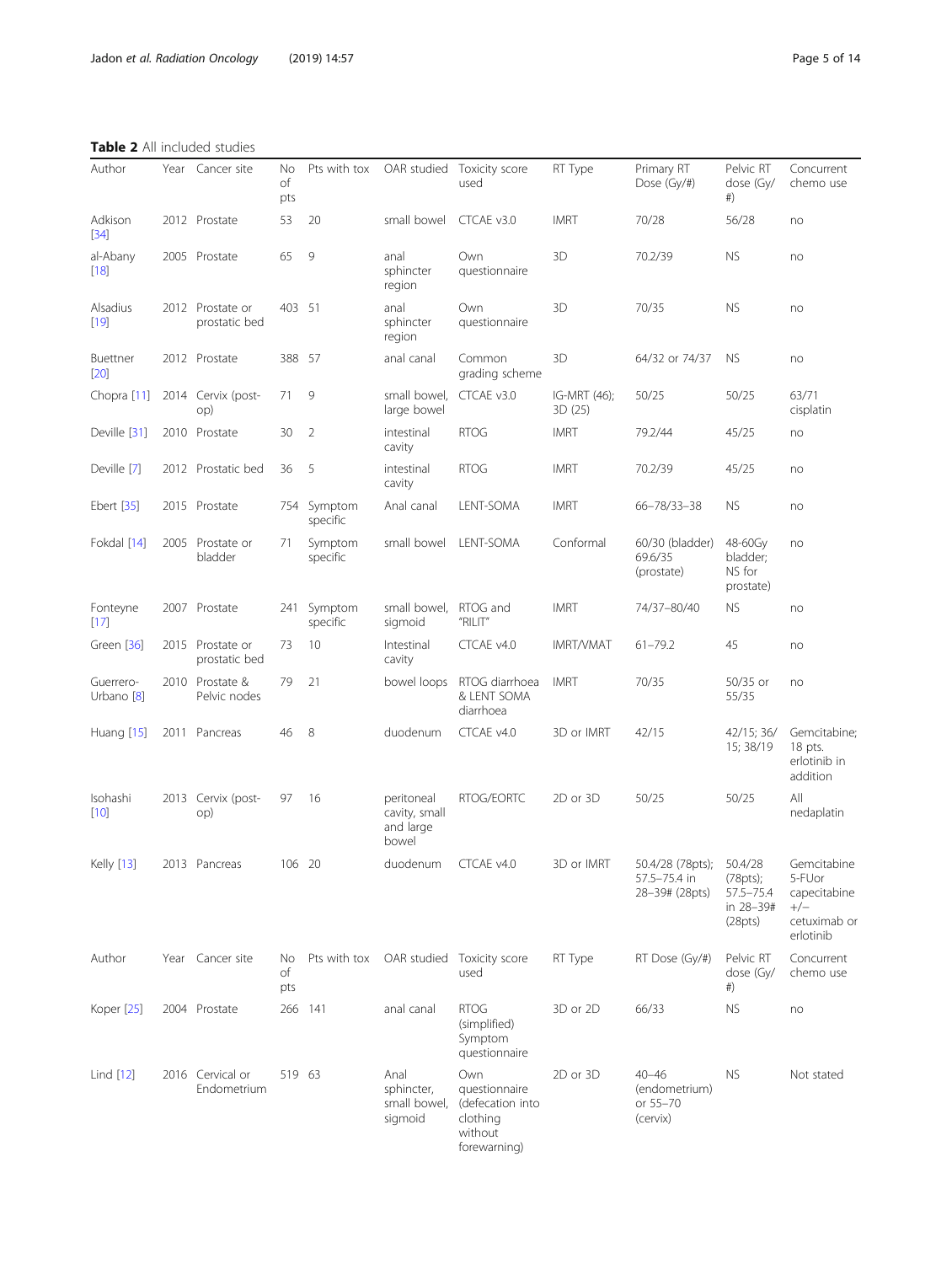Table 2 All included studies (Continued)

| Mavroidis<br>[27]           | 2005 Prostate                                 | 65     | Symptom<br>specific        | anal<br>sphincter                                                      | Own<br>questionnaire                                             | 3D                                | 70.2/39                                       | <b>NS</b>                                     | no                            |
|-----------------------------|-----------------------------------------------|--------|----------------------------|------------------------------------------------------------------------|------------------------------------------------------------------|-----------------------------------|-----------------------------------------------|-----------------------------------------------|-------------------------------|
| Mcdonald<br>$[9]$           | 2015 Bladder                                  | 47     | 10                         | bowel loops                                                            | <b>RTOG</b>                                                      | 3D                                | 64/32                                         | 64/32                                         | 21 received<br>5-FU/MMC       |
| Mouttet-<br>Audouard<br>[6] | 2015 Cervical                                 | 37     | 8                          | Small bowel<br><b>Idefined</b> as<br>peritoneal<br>cavity],<br>sigmoid | CTCAE v4.0                                                       | <b>IMRT</b><br>(tomotherapy)      | 60/28                                         | 50/28                                         | Cisplatin                     |
| Peeters [21]                | 2006 Prostate                                 | 641    | - 146                      | Anal wall                                                              | RTOG/EORTC<br>plus 5 specified<br>symptoms                       | 3D (41 pts.<br>had IMRT<br>boost) | 68/34 or 78/39                                | <b>NS</b>                                     | no                            |
| Peeters [28]                | 2006 Prostate                                 | 368 32 |                            | Anal wall                                                              | Incontinence<br>(no specific<br>questionnaire)                   | 3D (22 pts.<br>had boost)         | 68/34 or 78/39                                | <b>NS</b>                                     | no                            |
| Poorvu [16]                 | 2013 Cervix or<br>Endometrium<br>(+ PA nodes) | 46     | 3                          | peritoneal<br>cavity, small<br>bowel,<br>duodenal<br>segments          | CTCAE v4.0                                                       | <b>IMRT</b>                       | 45/25 (22pts);<br>PAN boost 50-<br>65 (33pts) | 45/25 &<br>PAN boost<br>$50 - 65$ (33<br>pts) | 24 received<br>cisplatin      |
| Smeenk<br>[26]              | 2012 Prostate                                 | 48     | 21                         | Anal<br>sphincter<br>muscles                                           | Presence of<br>frequency,<br>urgency and<br>incontinence         | $3D(n=43,$<br>IMRT $(n=5)$        | 67.5/27 or 70/<br>28                          | <b>NS</b>                                     | no                            |
| Smeenk<br>$[22]$            | 2012 Prostate                                 | 36     | 23                         | Anal wall                                                              | Late RILIT score:<br>urgency,<br>incontinence,<br>frequency      | 3D                                | 67.5/27 or 70/<br>28                          | <b>NS</b>                                     | no                            |
| Taussky [37]                | 2003 Prostate                                 | 73     | unclear                    | anal canal                                                             | UCLA, FACT-P<br>and EORTC<br>QLQ-PR25                            | 3D                                | 66.6-72/37-40                                 | <b>NS</b>                                     | no                            |
| Thor [29]                   | 2015 Prostate                                 | 212    | Symptom<br>specific        | Anal<br>sphincter                                                      | Own<br>questionnaire<br>with 19<br>descriptors for 4<br>symptoms | 3D                                | 70-78Gy                                       | <b>NS</b>                                     | no                            |
| Verma [30]                  | 2014 Cervix &<br>Endometrium                  | 105 9  |                            | duodenum                                                               | RTOG and<br>endoscopic<br>findings                               | <b>IMRT</b>                       | 45-50 (60-66Gy<br>boost)                      | $45 - 50$<br>$(60 - 66)$<br>boost)            | 58 pts.<br>platinum<br>agents |
| Vordermark<br>$[23]$        | 2003 Prostate or<br>prostatic bed             | 44     | 14% severe<br>incontinence | anal canal                                                             | 10 question<br>continence<br>questionnaire                       | 3D                                | 58-72/29-36                                   | <b>NS</b>                                     | <b>No</b>                     |
| Yeoh [24]                   | 2016 Prostate                                 | 106    | 72%                        | Anal wall                                                              | LENT-SOMA<br>total score                                         | 3D                                | 66-74.4/33-4                                  | <b>NS</b>                                     | no                            |

Abbreviations: Pts Patients, OAR Organs at risk, RT Radiotherapy, Gy Gray, # Fraction, NS Not stated, CTCAE Common terminology criteria for adverse events, RTOG Radiation therapy oncology group, LENT-SOMA Late Effects of Normal Tissue - Subjective Objective Management Analytical, RILIT Radiation induced late intestinal toxicity, EORTC European Organisation for Research and Treatment of Cancer, IG-IMRT Image-guided intensity modulated radiotherapy, IMRT Intensity modulated radiotherapy, VMAT Volumetric modulated arc therapy, PA nodes Para-aortic nodes, pts Patients

constraints-V15 < 250 cc, V30 < 100 cc and V40 < 90 cc grade 3 toxicity could reduce from 26.7 to 5.4%.

with grade 1 diarrhoea and blood loss; they recom-

diarrhoea. Mouttet-Aldouard et al. [[6\]](#page-12-0) also found sigmoid V30–40Gy to be significantly correlated ( $p < 0.006$ ) with "digestive toxicity" although no specific cut-offs

were defined.

### Anal canal

For the sigmoid colon Fonteyne et al. [\[17](#page-12-0)] found in 241 prostate patients that sigmoid V40 was associated mended V40 < 10% and V30 < 16% to avoid grade 1–2 15 of 16 studies had positive findings relating dose-volume parameters and Normal Tissue Complication Probability (NTCP) models of the anal canal/ sphincter to late toxicity. Most defined the anal canal as the distal 3 cm of rectum.

### Dmean

5 studies [[18](#page-12-0)–[22\]](#page-13-0) found Dmean anal canal or anal sphincter region to be most predictive of toxicity, 4 of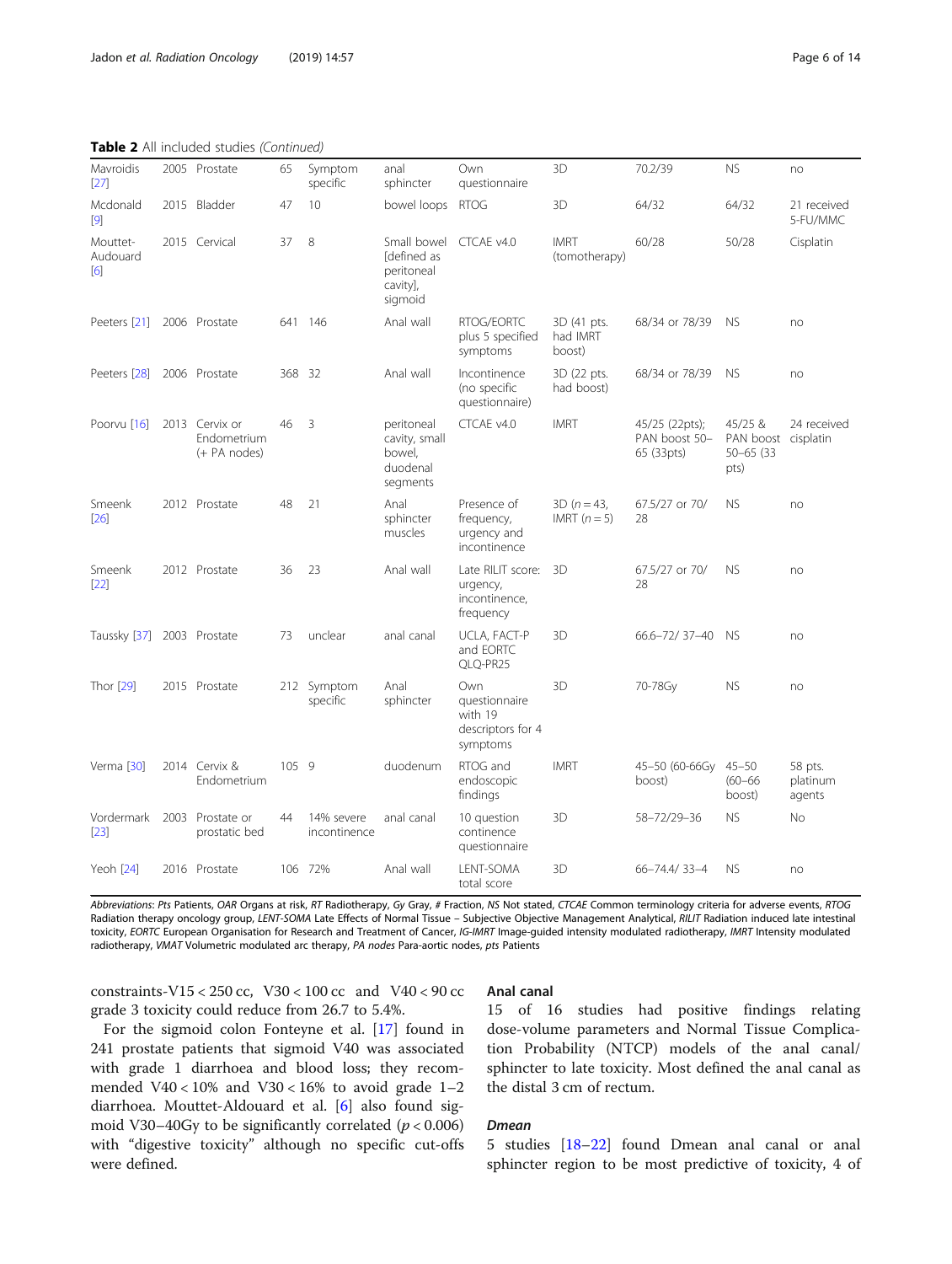### <span id="page-6-0"></span>Table 3 Whole bowel and small bowel studies – significant findings and quality assessment

|                             |                                                                                            |                                                                                                                                                     |                                                                                                                                  |                                                                       |                                                                                                                                                                                                                                                                | Quality Assessment                       |                                     |
|-----------------------------|--------------------------------------------------------------------------------------------|-----------------------------------------------------------------------------------------------------------------------------------------------------|----------------------------------------------------------------------------------------------------------------------------------|-----------------------------------------------------------------------|----------------------------------------------------------------------------------------------------------------------------------------------------------------------------------------------------------------------------------------------------------------|------------------------------------------|-------------------------------------|
| Author                      | OAR studied                                                                                | OAR defined                                                                                                                                         | Toxicity definition                                                                                                              | Pts with<br>toxicity                                                  | Significant findings                                                                                                                                                                                                                                           | Statistical<br>criteria<br>met $(1 - 7)$ | Endpoint<br>criteria<br>met $(1-3)$ |
| Deville [7]                 |                                                                                            | Intestinal cavity Intestinal cavity below L4-5                                                                                                      | RTOG Gr $\geq$ 1                                                                                                                 | 5/36<br>(14%)                                                         | Toxicity associated with<br>total volume & V20. No<br>constraints specified.                                                                                                                                                                                   | 1,7<br>$(n/a: 2-6)$                      | None                                |
| Mouttet-<br>Audouard<br>[6] | "Small bowel"<br>foutlined as<br>abdominal<br>cavity hence<br>included in<br>this section] | Entire abdominal cavity<br>including all possible organ<br>locations to iliac crests or<br>D12/L1                                                   | $CTCAE v4.0 Gr1-3 -$<br>diarrhoea or "whole<br>digestive toxicity"<br>(diarrhoea, gastritis,<br>bleeding, pain,<br>incontinence) | 8/37<br>(21.6%)<br>17/37<br>(46%)                                     | Larger volumes of bowel<br>receiving 10-30Gy<br>associated with diarrhoea &<br>whole digestive toxicity. (No<br>constraints specified)<br>"Whole digestive toxicity"<br>associated with many<br>parameters including D20%-<br>D95%.                            | 1, 7<br>$(n/a 2-6)$                      | 2                                   |
| Green [36]                  | Intestinal cavity Not stated                                                               |                                                                                                                                                     | CTCAE v4.0                                                                                                                       | 9(12%)                                                                | No dose-volume relation-<br>ship found.                                                                                                                                                                                                                        | 1 (n/a 2–<br>6)                          | 2                                   |
| Deville<br>$[31]$           |                                                                                            | Intestinal cavity Large & small bowel below<br>$L4-5$                                                                                               | RTOG Gr $\geq$ 2                                                                                                                 | 2/30 (6%)                                                             | No dose-volume relation-<br>ship found                                                                                                                                                                                                                         | 1,7<br>$(n/a 2-6)$                       | None                                |
| Isohashi<br>$[10]$          | Peritoneal<br>cavity                                                                       | Volume surrounding small<br>bowel loops to edge of<br>peritoneum excluding<br>bladder & rectum                                                      | RTOG/EORTC Gr $\geq$ 2                                                                                                           | 16/97<br>(16.5%)                                                      | No dose-volume relation-<br>ship found                                                                                                                                                                                                                         | 1,7<br>$(n/a 2-6)$                       | $\overline{2}$                      |
| Poorvu<br>$[16]$            | 1. Peritoneum<br>2. Peritoneum<br>+ Colon                                                  | 1. Possible location of small<br>bowel excluding solid organs<br>& retroperitoneal structures.<br>2. Peritoneum (as above) plus<br>asc & desc colon | CTCAE $v4.0$ Gr $> 3$                                                                                                            | 3/46<br>$(6.5\%)$                                                     | No dose-volume relation-<br>ship found                                                                                                                                                                                                                         | 1, 7<br>$(n/a 2-6)$                      | $\overline{2}$                      |
| Guerrero-<br>Urbano [8]     | Bowel loops                                                                                | Loops from recto-sigmoid<br>junction to 2 cm above PTV                                                                                              | RTOG Gr $\geq$ 2<br>diarrhoea; LENT-<br>SOMA consistency &<br>frequency- worst<br>grade                                          | 21/79<br>(26%)<br><b>RTOG</b><br>diarrhoea;<br>≥gr2 6/79<br>$(7.6\%)$ | V40, V45, V60 and bowel<br>volume of $> 450$ cc had<br>both higher RTOG &<br>LENTSOMA diarrhoea.<br>Constraints suggested: V40<br>$<$ 124 cc, V45 $<$ 71 cc, V60 $<$<br>0.5 cc for RTOG <gr 2<="" td=""><td>1,7<br/><math>(n/a 2-3)</math></td><td>1</td></gr> | 1,7<br>$(n/a 2-3)$                       | 1                                   |
| McDonald<br>$[9]$           | Bowel loops                                                                                | Loops from recto-sigmoid<br>junction to 2 cm above PTV                                                                                              | RTOG Gr $\geq$ 1                                                                                                                 | 7/47<br>$(14.9\%)$<br>gr1; 3/47<br>$(6.4%)$ gr2                       | Constraints for $<$ 25% $\geq$ gr2<br>toxicity: $V30 < 178$ cc; V35 <<br>163 cc; V40 < 151 cc; V45 <<br>139c; V50 < 127 cc; V55 <<br>115 cc; V60 < 98 cc V65 < 40<br>CC                                                                                        | 1,4,7<br>$(n/a 2-3)$                     | $\overline{2}$                      |
| Chopra<br>[11]              | Small bowel                                                                                | 2 cm above target, individual<br>small bowel loops (unclear<br>how differentiated from large<br>bowel)                                              | CTCAE v3.0 Gr3+                                                                                                                  | 9/71<br>$(12.6\%)$                                                    | V15 associated with $\geq$ gr3<br>toxicity. Recommend V15 <<br>275 cc, V30 < 190 cc, V40 <<br>150 cc reduces Gr3 toxicity<br>from 23.6 to 5.6%.                                                                                                                | 1, 4, 6<br>(n/a 2,3)                     | 2                                   |
| Isohashi<br>$[10]$          | Small bowel                                                                                | Bowel loops remaining after<br>exclusion of large bowel<br>loops                                                                                    | RTOG/EORTC Gr $\geq$ 2                                                                                                           | 16/97<br>$(16.5\%)$                                                   | V40 best predictor of late<br>toxicity; Recommend V40 <<br>340 ml to reduce toxicity<br>from 46.2 to 8.7%                                                                                                                                                      | 1,4,6,7<br>(n/a 2,3)                     | $\overline{2}$                      |
| Lind $[12]$                 | Small bowel                                                                                | All visible small bowel in<br>small pelvic cavity to caudal<br>part of sacroiliac joints                                                            | Defecation into<br>clothing without<br>warning $> 1$ in last 6<br>months                                                         | 63/519<br>$(12.1\%)$                                                  | Mean dose>50Gy to small<br>bowel or sigmoid or anal<br>sphincter region associated<br>with symptom (findings for<br>individual organs not<br>clarified)                                                                                                        | 1, 7 (n/a<br>2,3)                        | 1,2,3                               |
| Adkison<br>$[34]$           | Small bowel                                                                                | Not clearly defined                                                                                                                                 | CTCAE v3.0 Gr1 and<br>Gr2                                                                                                        | Gr1 16/53<br>(30%); Gr2<br>4/53 (8%)                                  | No dose-volume relation-<br>ship with V30-V60 small<br>bowel                                                                                                                                                                                                   | 1<br>$(n/a 2-6)$                         | None                                |
|                             | Fokdal [14] Small bowel                                                                    | Opacified & unopacified small<br>intestine loops (outer contour                                                                                     | LENT-SOMA G1-4                                                                                                                   | Symptom<br>specific                                                   | No dose-volume relation-<br>ship found                                                                                                                                                                                                                         | 1,7<br>$(n/a 2-6)$                       | 1,2,3                               |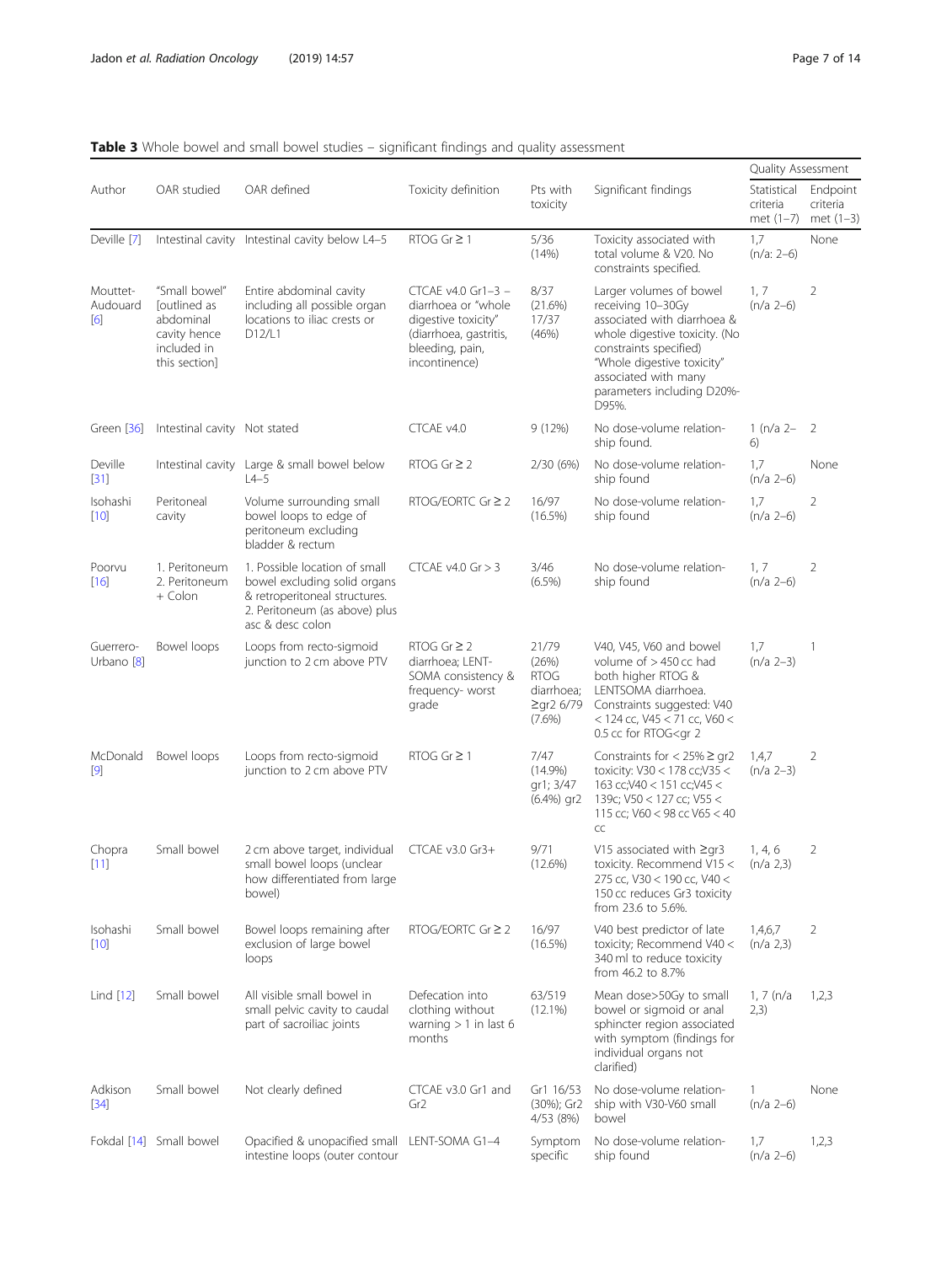|                  |                      |                                                                                                                                                                                              |                                             |                                               |                                                                      | Quality Assessment                       |                                     |
|------------------|----------------------|----------------------------------------------------------------------------------------------------------------------------------------------------------------------------------------------|---------------------------------------------|-----------------------------------------------|----------------------------------------------------------------------|------------------------------------------|-------------------------------------|
| Author           | OAR studied          | OAR defined                                                                                                                                                                                  | Toxicity definition                         | Pts with<br>toxicity                          | Significant findings                                                 | Statistical<br>criteria<br>met $(1 - 7)$ | Endpoint<br>criteria<br>met $(1-3)$ |
|                  |                      | & contents) from 1st slice to<br>minor pelvis                                                                                                                                                |                                             |                                               |                                                                      |                                          |                                     |
| Fonteyne<br>[17] | Small bowel          | Not clearly defined                                                                                                                                                                          | RTOG and "RILIT" Gr1<br>$&$ Gr <sub>2</sub> | Gr1 112/<br>241 (46%),<br>Gr2 32/<br>241(13%) | No dose-volume relation-<br>ship found                               | 1,<br>$(n/a 2-6)$                        | 1,2                                 |
| Poorvu<br>[16]   | Small bowel          | Opacified & non-opacified<br>small bowel loops                                                                                                                                               | $CTCAE v4.0 Gr3+$                           | 3/46<br>$(6.5\%)$                             | No dose-volume relation-<br>ship found                               | 1,7<br>$(n/a 2-6)$                       | 2                                   |
| Huang<br>$[15]$  | Duodenum             | Duodenal bulb to ligament of CTCAE v4.0 Gr $\geq$ 3<br>Treitz                                                                                                                                |                                             | 8/46<br>$(17.4\%)$                            | With a $V25 > 45\%$ toxicity<br>rates increase from 8 to<br>48%      | 1,4,6,7<br>(n/a 2,3)                     | 2                                   |
| Kelly [13]       | Duodenum             | Gastric pylorus until end of<br>duodenum 3 cm past midline                                                                                                                                   | CTCAE v4.0 Gr $\geq$ 2                      | 20/106<br>$(18.9\%)$                          | With a $V55 > 1$ cc toxicity<br>rates increase from 9 to<br>47%      | 1,4,6,7<br>(n/a 2,3)                     | 2                                   |
| Verma [30]       | Duodenum             | From gastric outlet through<br>transverse portion of<br>duodenum (ascending<br>portion excluded)                                                                                             | RTOG, all grades                            | 9/105<br>$(8.6\%)$                            | With a $V55 > 15$ cc toxicity<br>rates increase from 7.4 to<br>48.6% | 1,4,6,7<br>(n/a 2.3)                     | 2                                   |
| Poorvu<br>[16]   | Duodenal<br>segments | D1 segment: bulblike shape &<br>origin beyond gastric pylorus.<br>Transitions between 2nd &<br>3rd segments was lateral<br>border of IVC; Between 3rd &<br>4th was medial border of<br>aorta | CTCAE v4.0 Gr $\geq$ 3                      | 3/46<br>$(6.5\%)$                             | No dose-volume relation-<br>ship found with duodenum                 | 1,7<br>$(n/a 2-6)$                       | 2                                   |

| Table 3 Whole bowel and small bowel studies - significant findings and quality assessment (Continued) |
|-------------------------------------------------------------------------------------------------------|
|-------------------------------------------------------------------------------------------------------|

Abbreviations: Pts Patients, OAR Organs at risk, RT Radiotherapy, Gr Grade, CTCAE Common terminology criteria for adverse events, RTOG Radiation therapy oncology group, LENT-SOMA Late Effects of Normal Tissue – Subjective Objective Management Analytical, RILIT Radiation induced late intestinal toxicity, EORTC European Organisation for Research and Treatment of Cancer, Vx Volume receiving x Gy, AUC Area under curve

faecal incontinence and 1 of faecal urgency, as summarised in Table [5](#page-10-0). There was relative consistency in the recommended Dmean constraints between 40-47Gy, despite the OARs being defined slightly differently.

### Other dose volume histogram (DVH) and dose-surface histogram (DSH) parameters

Many other DVH parameters of the anal canal were found to be important, including Dmin [\[23](#page-13-0)], Dmax, Dmedian [\[14](#page-12-0)], V40 [[24](#page-13-0)], V65 [\[21\]](#page-12-0) and V90% dose [\[25](#page-13-0)]; these were all in individual findings with little corroboration between studies. Vordermark et al. also found that the treatment field border was important, with those with a lower border 2 mm below ischial tuberosities more likely to have severe incontinence compared with 5 mm above the ischial tuberosities.

Buettner et al. [\[20](#page-12-0)] also examined incontinence using dose surface maps (DSM) for the anal canal. They found the mean dose to the anal surface and the lateral extent of the DSM to be most correlated with subjective sphincter toxicity. They recommend 45Gy for surface-based mean-dose to the anal canal to reduce toxicity.

### Anal sphincter muscles

Smeenk et al. [\[26](#page-13-0)] related dose to individual sphincter muscles to urgency, frequency and incontinence. To reduce urgency and incontinence to below 5% they recommended a mean dose <30Gy to internal anal sphincter, <10Gy to the external sphincter, < 50Gy to puborectalis and < 40Gy to the levator ani muscles.

### Normal tissue complication probability (NTCP) modeling

Four studies detailed NTCP models for the anal canal  $[20, 27-29]$  $[20, 27-29]$  $[20, 27-29]$  $[20, 27-29]$  $[20, 27-29]$  $[20, 27-29]$  $[20, 27-29]$ , three of fitting data to a Lyman-Kutcher-Burman (LKB) model. Buettner et al. identified mean-dose anal canal parameters related to grade 2 RTOG toxicity, and Peeters et al. looked at anal wall parameters in relation to faecal incontinence, as detailed in Table [4.](#page-8-0) Peeters et al. further modified their model to incorporate a previous history of abdominal surgery and found this improved the model fit, suggesting a decreased radiation tolerance for patients with this risk factor. Thor et al. [[29\]](#page-13-0) proposed LKB models for pain, mucus and faecal leakage, although their findings are difficult to use practically as within their study they use data from two different centres, where each toxicity is defined differently between centres. Mavroidis et al.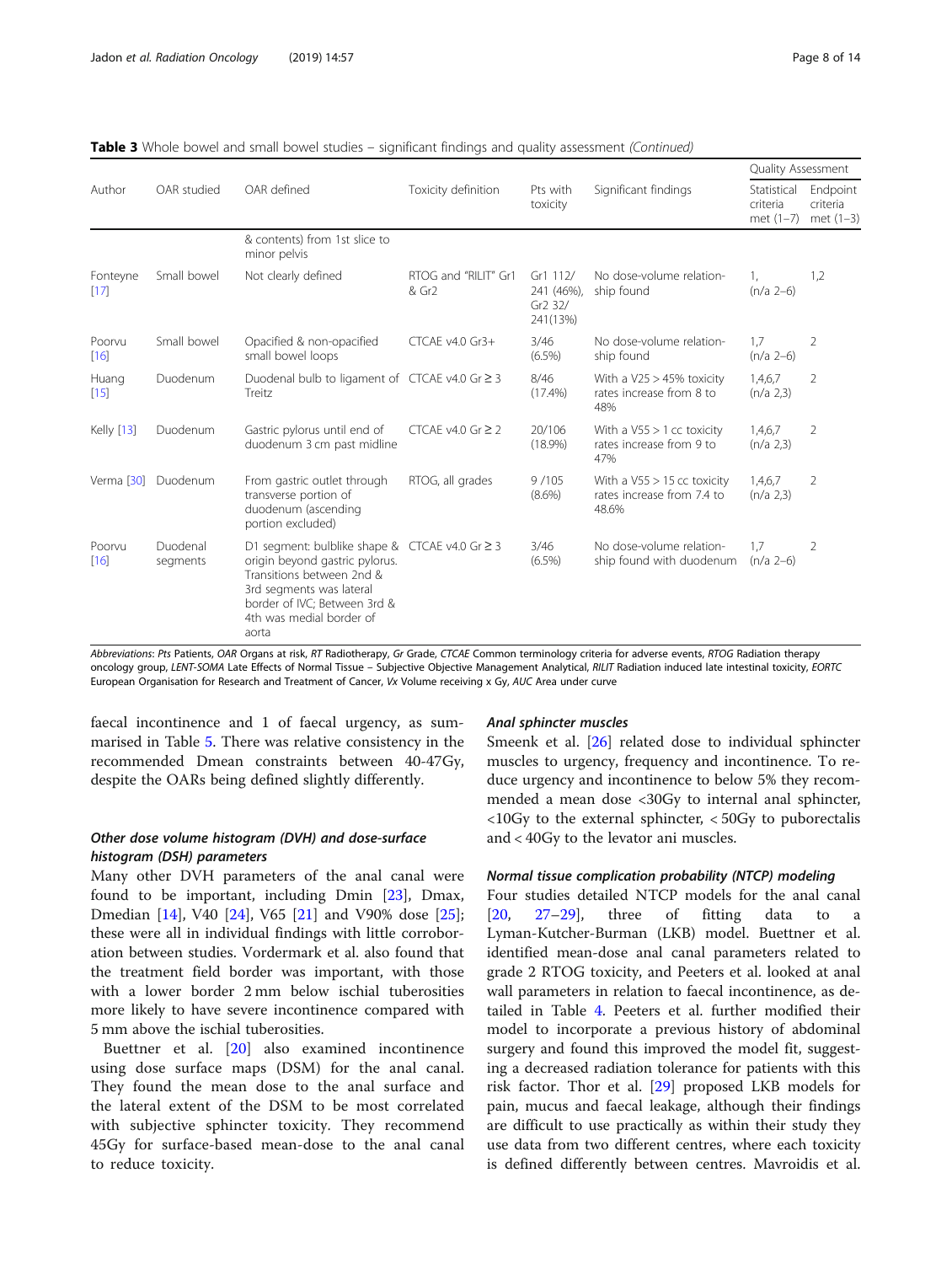## <span id="page-8-0"></span>Table 4 Large Bowel studies - details and quality assessment

|                             |                             |                                                                                                                                             |                                                                                   |                                                              |                                                                                                                                                                    | Quality Assessment                             |                                           |
|-----------------------------|-----------------------------|---------------------------------------------------------------------------------------------------------------------------------------------|-----------------------------------------------------------------------------------|--------------------------------------------------------------|--------------------------------------------------------------------------------------------------------------------------------------------------------------------|------------------------------------------------|-------------------------------------------|
| Author                      | OAR<br>studied              | OAR defined                                                                                                                                 | Toxicity<br>definition                                                            | Pts with<br>toxicity                                         | Significant findings                                                                                                                                               | Statistical<br>considerations<br>met $(1 - 7)$ | Endpoint<br>considerations<br>met $(1-3)$ |
| Chopra [11]                 | Large<br>bowel              | 2 cm above target,<br>individual loops of large<br>bowel (unclear how<br>differentiated from small<br>bowel)                                | CTCAE v3.0<br>$Gr \geq 3$                                                         | 9/71 (12.6%)                                                 | V15 associated with $\geq$ gr 3<br>toxicity.<br>Constraints: V15 < 250 cc,<br>$V30 < 100$ cc, $V40 < 90$ cc to<br>reduce toxicity from 26.7 to<br>5.4%             | 1, 4, 6<br>(n/a 2,3)                           | $\overline{2}$                            |
| Isohashi<br>$[10]$          | Large<br>bowel              | Single loop continuing<br>from end of sigmoid to<br>ascending colon                                                                         | RTOG/EORTC,<br>Gr $\geq$ 2                                                        | 16/97 (16.5%)                                                | No constraint found for large 1,7<br>bowel                                                                                                                         | $(n/a 2-6)$                                    | 2                                         |
| Fonteyne<br>[17]            | Sigmoid<br>colon            | Where rectum sweeps<br>anteriorly to one slice<br>above aortic bifurcation                                                                  | RTOG and<br>"RILIT" Gr 1 and<br>2                                                 | Gr 1112/241<br>(46%), Gr 2<br>32/241 (13%).                  | V40 associated with gr1<br>diarrhoea & blood loss.<br>Constraints: V40 < 10%, V30<br>$<$ 16% to avoid gr1-2<br>diarrhoea                                           | 1, 7<br>(n/a 3)                                | 1,2                                       |
| Mouttet-<br>Audouard<br>[6] | Sigmoid<br>colon            | Anterior curvature of<br>sigmoid colon to<br>anterior abdominal wall                                                                        | CTCAE v4.0<br>Gr1-3 diarrhoea<br>and "whole<br>digestive<br>toxicity"             | 8/37 (21.6%)<br>diarrhoea; 17/<br>37<br>(46%) (whole<br>tox) | 'Whole late digestive toxicity'<br>associated with V30-40. No<br>specific constraints.                                                                             | 1,7<br>$(n/a 2-6)$                             | 1,2                                       |
| Lind [12]                   | Sigmoid<br>colon            | From where rectum<br>deviates from its mid-<br>position to where it<br>turns cranially in left<br>abdomen connecting to<br>colon descendens | Defecation into<br>clothing<br>without<br>warning $> 1$ in<br>last 6 months       | 63/519<br>$(12.1\%)$                                         | Mean dose>50Gy to small<br>bowel or sigmoid or anal<br>sphincter region associated<br>with symptom (findings for<br>individual organs not<br>clarified)            | 1, 7<br>$(n/a 2-6)$                            | 1,2,3                                     |
| al-Abany<br>$[18]$          | Anal<br>sphincter<br>region | Caudal 3 cm of the<br>rectum from anal verge<br>(including filling)                                                                         | Own<br>questionnaire;<br>Faecal leakage<br>>2X/week                               | 9/65 (13.8%)<br>faecal leakage                               | Increased risk with mean<br>dose of 45-55Gy.<br>Constraints: V35 < 60%, V40<br><40% associated with no<br>risk of faecal leakage.                                  | 1, 7<br>(n/a 2,3)                              | 1,2,3                                     |
| Alsadius<br>$[19]$          | Anal<br>sphincter<br>region | Caudal part of large<br>bowel, from end of<br>rectal ampulla where<br>bowel no longer had<br>visible content or air.                        | Own<br>questionnaire;<br>Faecal leakage<br>>once per<br>month                     | 51/403<br>(12.7%) faecal<br>leakage                          | Dmean<40Gy reduces risk<br>from 17 to 4%.                                                                                                                          | 1,2,4,7<br>(n/a 3)                             | 1,2,3                                     |
| Fokdal [14]                 | Anal<br>canal               | Outer contour of the<br>structure extending from<br>anal verge 2 cm cranially                                                               | <b>LENT SOMA</b><br>score                                                         | Urge: 27/71<br>(38%);<br>Incontinence:<br>21/71 (30%)        | Urgency related to Dmed><br>33.8: increases toxicity 31 to<br>47%<br>Incontinence related to<br>Dmax> 53.8 increases 14 to<br>44%                                  | 1,2,4,5,7<br>(n/a 3)                           | 1,2,3                                     |
| Vordermark<br>$[23]$        | Anal<br>canal               | Anal verge to the<br>section below visible<br>rectal lumen,<br>corresponding to the<br>upper border of the<br>levator ani muscle            | "Solid soiling"<br>(Severe<br>incontinence)<br>Own<br>continence<br>questionnaire | $6/44$ (14%)                                                 | Severe incontinence<br>- associated with Dmin<br>(23.1Gv)<br>- related to portals<br>extending 2 mm below<br>ischial tuberosities<br>(compared with 5 mm<br>above) | 1, 7<br>$(n/a 2-3)$                            | 1,2,3                                     |
| Koper [25]                  | Anal<br>canal               | Caudal 3 cm of the<br>intestine                                                                                                             | $RTOG$ gr1 + 2;<br>Plus symptom<br>questionnaire.                                 | 141/248<br>(57%)                                             | D90% (=54.9Gy) to<br>associated with $\ge$ gr1 rectal<br>toxicity                                                                                                  | 1, 7<br>$(n/a 2-6)$                            | 2,3                                       |
| Taussky [37]                | Anal<br>canal               | Most distal 2-3 cm of<br>rectum                                                                                                             | 10 questions<br>from UCLA-PCI,<br>FACT-P&<br>EORTC QLQ<br>$-PR25$                 | Unclear                                                      | no relation with anal canal<br>DVH found                                                                                                                           | 7<br>$(N/a: 2-3)$                              | 3                                         |
| Buettner<br>$[20]$          | Anal<br>canal               | Caudal 3 cm of rectum                                                                                                                       | Common<br>grading                                                                 | 57/388<br>(14.7%)                                            | DSH data: Toxicity correlated<br>with dose to anal surface:                                                                                                        | 1,3,6,7<br>(n/a 2)                             | 1,2,3                                     |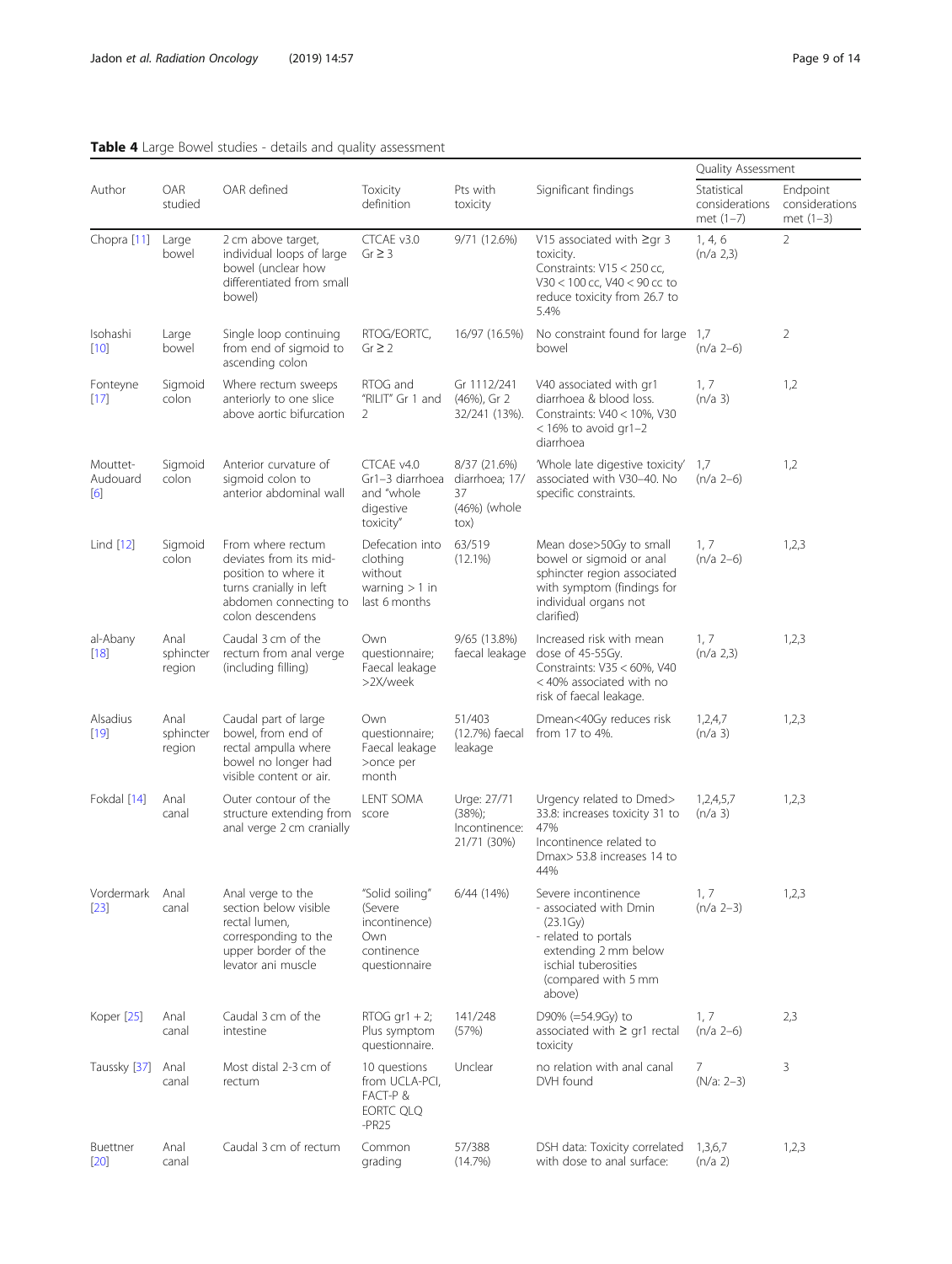### Table 4 Large Bowel studies - details and quality assessment (Continued)

|                        |                              |                                                                                                                                      |                                                                                                |                                                              |                                                                                                                                                                                                                                                  | Quality Assessment                             |                                          |  |
|------------------------|------------------------------|--------------------------------------------------------------------------------------------------------------------------------------|------------------------------------------------------------------------------------------------|--------------------------------------------------------------|--------------------------------------------------------------------------------------------------------------------------------------------------------------------------------------------------------------------------------------------------|------------------------------------------------|------------------------------------------|--|
| Author                 | OAR<br>studied               | OAR defined                                                                                                                          | Toxicity<br>definition                                                                         | Pts with<br>toxicity                                         | Significant findings                                                                                                                                                                                                                             | Statistical<br>considerations<br>met $(1 - 7)$ | Endpoint<br>considerations<br>$met(1-3)$ |  |
|                        |                              |                                                                                                                                      | scheme;<br>subjective<br>sphincter<br>control at<br>highest grade                              |                                                              | lateral extent 53Gy > 56%.<br>DVH data: Dmean 47Gy to<br>anal sphincter volume<br>correlated with sphincter<br>toxicity. Constraints:<br>Dmean<30Gy.NTCP<br>modeling to LKB model<br>$TD50 = 120$ , m = 0.42.                                    |                                                |                                          |  |
| Peeters [21] Anal wall |                              | Wall of caudal 3 cm of<br>anorectum (method<br>described)                                                                            | $RTOG/EORTC \geq$<br>gr 2 and $\geq$ gr 3<br>Plus<br>incontinence<br>pad use>2x/wk.            | ≥gr 2165/641<br>$(25.7%) \ge qr 3$<br>27/641 4.2%            | Dmean increase from 19Gy<br>to 52Gy increased gr2<br>toxicity: 16 to 31%.<br>V65 & Dmean most<br>significant for incontinence.<br>Dmean increase by 33Gy<br>increased incontinence by<br>12%                                                     | 1,2,4,6,7<br>(n/a 3)                           | 1,2                                      |  |
| Mavroidis<br>$[27]$    | Anal<br>sphincter<br>region  | Musculaure layer around<br>the rectal aperture, 3 cm<br>caudal from anal verge                                                       | Own<br>questionnaire                                                                           | faecal leakage<br>19/65 (29%);<br>blood/mucus<br>22/65 (34%) | Relative seriality NTCP model<br>of anal sphincter for<br>incontinence, blood/mucus.<br>Parameters for incontinence:<br>$D50 = 70.2$ Gy, $y = 1.22$ , s =<br>0.35. Parameters for blood/<br>mucus: $D50 = 74.0$ Gy, $y =$<br>0.75, $s \approx 0$ | 1, 3, 5, 6, 7<br>(n/a 2)                       | 1,3                                      |  |
| Peeters [28]           | Anal<br>canal wall           | Wall of caudal 3 cm of<br>anorectum (method<br>described)                                                                            | Incontinence<br>requiring pad<br>use>2x/wk.;                                                   | 32/368 (7%)                                                  | NTCP LKB model of<br>incontinence with anal wall<br>dose. Parameters found were<br>$n = 7.48$ ; TD50 = 105; m =<br>0.46                                                                                                                          | 1,3,4,5,6,7<br>(n/a: 2)                        | 1,3                                      |  |
| Smeenk<br>$[26]$       | Anal<br>sphincter<br>muscles | Individual muscles<br>defined (Internal anal<br>sphincter (IAS), external<br>anal sphincter (EAS),<br>puborectalis & levator<br>ani) | Frequency,<br>Urgency,<br>Incontinence                                                         | 21/48 (44%)                                                  | For complication <5%<br>Dmean<30Gy to IAS; <10Gy<br>to EAS, $<$ 50Gy to<br>puborectalis, <40Gy to<br>levator ani                                                                                                                                 | 1, 4,5<br>(n/a 2)                              | 1,2,3                                    |  |
| Smeenk<br>$[22]$       | Anal wall                    | Continuation of rectal<br>wall from anal verge to<br>slice below lowest slice<br>with a rectal balloon                               | Frequency,<br>urgency,<br>incontinence                                                         | 39%<br>frequency,<br>31% urgency,<br>31%<br>incontinence     | For urgency:<br>Anal wall Dmean<38Gy risk<br>$<$ 15%, >38Gy risk is 62%                                                                                                                                                                          | 1,4,7<br>(n/a 2,3,5,6)                         | 1,3                                      |  |
| Lind [12]              | Anal<br>sphincter<br>region  | Inner muscle layer of the Defecation into<br>sphincter up to anal<br>verge                                                           | clothing<br>without<br>warning $> 1$ in<br>last 6 months                                       | 63/519<br>$(12.1\%)$                                         | Mean dose>50Gy to small<br>bowel or sigmoid or anal<br>sphincter region associated<br>with this symptom<br>(findings for individual<br>organs not clarified)                                                                                     | 1, 7 (n/a 2,3)                                 | 1,2,3                                    |  |
| Yeoh [24]              | Anal wall                    | From anorectal junction<br>(not clearly defined)                                                                                     | LENT-SOMA<br>total score                                                                       | 72%                                                          | Anal wall V40 > 65%<br>associated with chronic<br>toxicity.                                                                                                                                                                                      | $1,5$ (n/a 2,3)                                | 2,3                                      |  |
| Thor [29]              | Anal<br>sphincter            | Anal canal, inner and<br>outer sphincter (not<br>clearly defined)                                                                    | Questionnaire<br>of 19 questions<br>in 4 domains:<br>pain urgency,<br>mucus &<br>incontinence. | Specific to<br>each of 19<br>question                        | 5 LKB models proposed for<br>anal sphincter doses.<br>Low anal sphincter dose<br>associated with faecal<br>leakage and pain. High anal<br>sphincter dose associated<br>with leakage.                                                             | $1,3,6$ (n/a 2)                                | 1,2,3                                    |  |
| Ebert [35]             | Anal<br>Canal                | Caudal 3 cm of<br>anorectum                                                                                                          | LENT-SOMA – 8<br>symptoms                                                                      | Specific to<br>each<br>symptom                               | Bleeding associated with<br>>40Gy, proctitis with 36-<br>63Gy, frequency with 8-85Gy,<br>urgency and tenesmus with                                                                                                                               | $1,5,7$ (n/a 2)                                | 1,2,3                                    |  |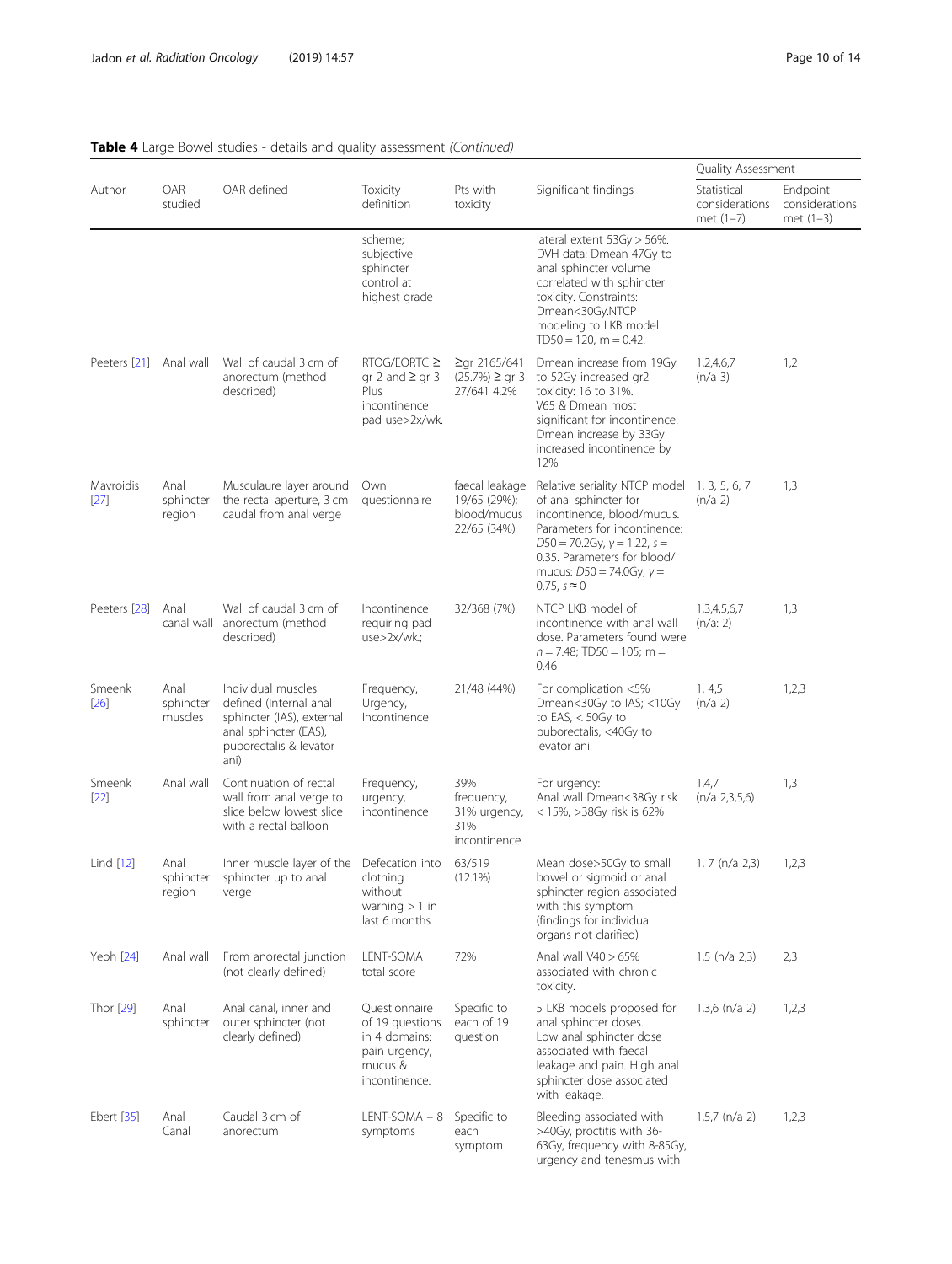<span id="page-10-0"></span>

|  | Table 4 Large Bowel studies - details and quality assessment (Continued) |  |
|--|--------------------------------------------------------------------------|--|

|        |                |             |                        |                      |                       | <b>Quality Assessment</b>                      |                                           |
|--------|----------------|-------------|------------------------|----------------------|-----------------------|------------------------------------------------|-------------------------------------------|
| Author | dar<br>studied | OAR defined | Toxicity<br>definition | Pts with<br>toxicity | Significant findings  | Statistical<br>considerations<br>met $(1 - 7)$ | Endpoint<br>considerations<br>met $(1-3)$ |
|        |                |             |                        |                      | 5-34Gy to anal canal. |                                                |                                           |

Abbreviations: Pts Patients, OAR Organs at risk, RT Radiotherapy, Gr Grade, CTCAE Common terminology criteria for adverse events, RTOG Radiation therapy oncology group, LENT-SOMA Late Effects of Normal Tissue – Subjective Objective Management Analytical, RILIT Radiation induced late intestinal toxicity, EORTC European Organisation for Research and Treatment of Cancer, Vx Volume receiving x Gy, AUC Area under curve, Dmean Mean dose, Dmax Maximal dose, DVH Dose volume histogram, DSH Dose surface histogram, NTCP Normal Tissue Complication Probability, LKB Lyman Kutcher Burman

[[27\]](#page-13-0) modelled dose to the anal sphincter region for 'faecal leakage' and 'blood or phlegm' in stools using the relative seriality NTCP model. They recommended a reduction in the biologically effective uniform dose (EUD) to anal sphincter < 40–45Gy may significantly reduce toxicity.

### Quality assessment

### Statistical criteria

Most studies provided information on basic statistical data (29/30) and gave clear definitions of OARs (24/30). Constraints were derived in 16 papers, with associated complication rates stated in 12 papers. Goodness-of-fit was reported in 6 studies, with discriminator statistics reported in 10 papers. For the 4 papers with NTCP models all provided parameter estimates with standard error.

### Endpoint criteria

Overall toxicity grades rather than individual symptoms were assessed in 13 of 30 studies, with patient-reported outcomes used in 14 studies (13 of which were studies of the anal canal). 21 of the studies looked at co-morbidity to assess its contribution to late toxicity and this was taken into account in multivariate analyses if thought to be associated.

### **Discussion**

We have systematically reviewed the currently published literature on dose-volume constraints for late bowel

toxicity after pelvic radiotherapy, excluding the rectum. We identified 30 studies including 5136 patients. A key finding was consistent dose-volume constraints defined for the anal canal from five studies. For whole bowel loops, small bowel, duodenum, large bowel and sigmoid dose-volume constraints were derived in individual studies, however there was limited validation of these findings in other studies examining the same component of bowel.

Of all the components of bowel studied, most data were available in the 16 studies examining the anal canal or anal sphincter region, and these studies were most conclusive. Statistical and endpoint measures recommended by QUANTEC were met much more frequently in these studies, data of which originated mainly from prostate clinical trials. Fifteen of these sixteen studies used individual symptoms reported by patients rather than an overall toxicity score.

These studies clearly indicate a relationship between dose-volume parameters to the anal canal and faecal incontinence. Dmean was the most significant parameter in five different studies, with a range of doses between 40-47Gy found. From the available data we recommend a constraint Dmean of <40Gy (in 2Gy fractions) to the anal canal to be included in clinical protocols in order to limit late bowel toxicity, in particular faecal incontinence.

For other components of bowel, the evidence was far less conclusive, as the findings of single studies were not corroborated with others. Possible reasons could be

Table 5 Anal canal Dmean results

|                           |              | <b>TUDIC J</b> ATTUL CURRENT DITTCUT TO SUITS |                                         |                               |                                           |                                           |
|---------------------------|--------------|-----------------------------------------------|-----------------------------------------|-------------------------------|-------------------------------------------|-------------------------------------------|
| Study                     | No of<br>pts | OAR                                           | Endpoint                                | Dmean (in EQD2)<br>constraint | Risk of endpoint below this<br>constraint | Risk of endpoint above this<br>constraint |
| Al-albany<br>[18]         | 65           | Anal sphincter<br>region                      | Incontinence >2X/week                   | 43.2                          | 8%                                        | 52%                                       |
| <b>Alsadius</b><br>$[19]$ | 403          | Anal canal                                    | Incontinue > 1x/month                   | 40                            | 5.2%                                      | 21%                                       |
| Buettner<br>$[20]$        | 388          | Anal sphincter<br>region                      | Incontinence: moderate/<br>severe (gr2) | 47, though <30Gy<br>ideal     | 5% (approx; read from<br>graph)           |                                           |
| Smeenk<br>$[22]$          | 36           | Anal canal wall                               | Urgency present                         | 41.8                          | 15%                                       | 62%                                       |
| Peeters<br>[21]           | 641          | Anal canal wall                               | Incontinence requiring pad<br>>2x/week  | No constraint<br>specified    | 16% at 19Gy                               | 31% at 52Gy                               |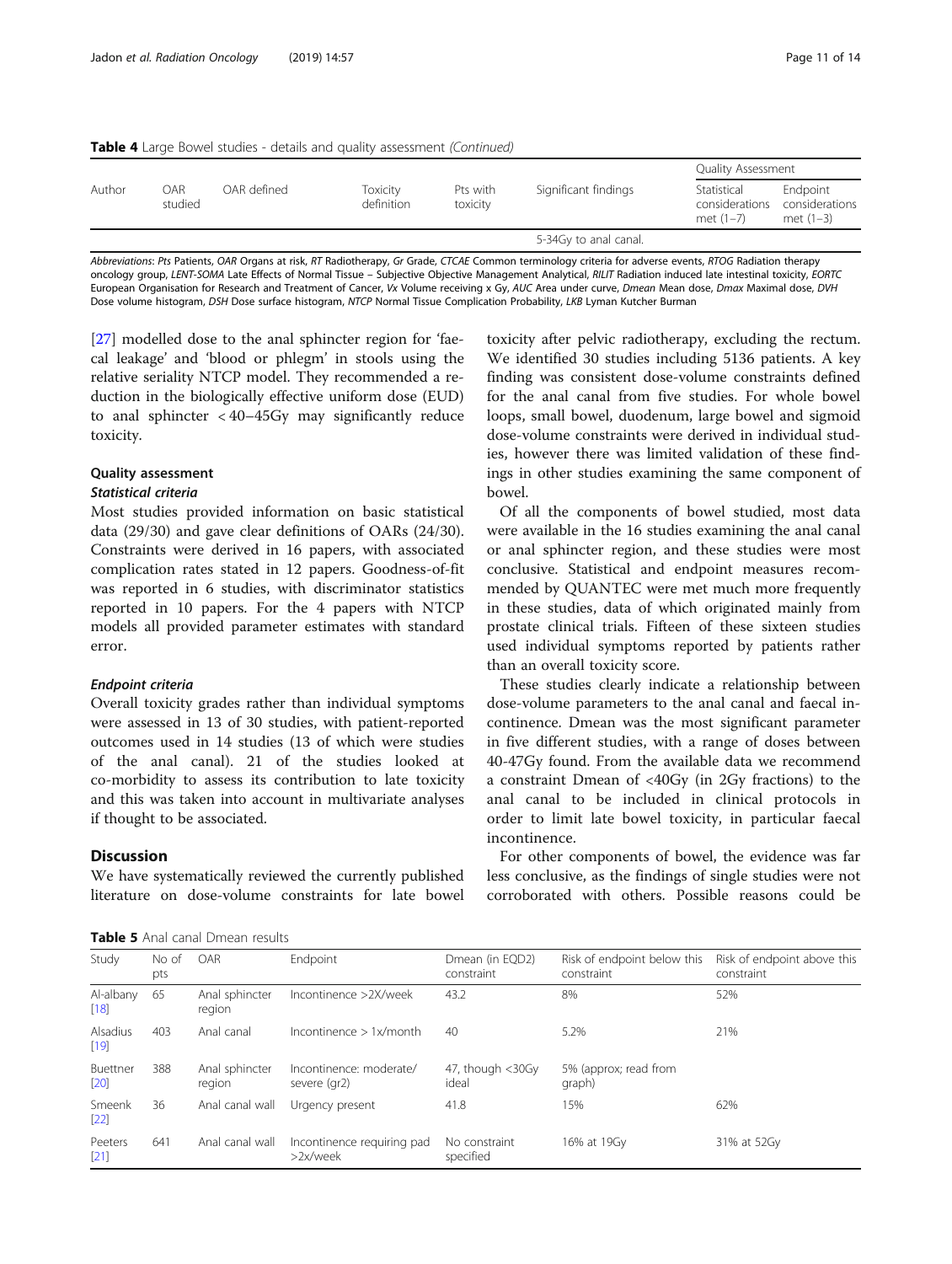differences in the endpoint studied (i.e toxicity, grade and clinician versus patient-reporting) and differences in the definition of the OARs. Furthermore different studies derive constraints with different aims, with some using constraints to lower the risk of toxicity to a certain level eg. to 5% or to 20%, and others attempt to derive constraints with the aim of no toxicity at all.

For example when considering constraints for bowel loops, both Guerrero-Urbano et al. [[8\]](#page-12-0) and McDonald et al. [\[9](#page-12-0)] derived constraints for V40, V45 and V60 associated with late bowel toxicity. However, the constraints in these studies differed, with one suggesting V40 < 124 cc, V45 < 71 cc and V60 < 0.5 cc, and the other recommending V40  $<$  151 cc, V45  $<$  139 cc and V60  $<$  98 cc, despite the same definition of bowel loops, and use of RTOG scoring. Reasons for these differences could be due to differences in endpoint definition, with one study looking specifically at ≥ grade 2 RTOG diarrhoea, with the other looking at overall RTOG toxicity  $\geq$  grade 1. McDonald et al. determined constraints aiming to reduce the risk of ≥grade 1 toxicity specifically to less than 25%, whereas Guerrero-Urbano et al. found constraints with the aim of reducing ≥grade 2 toxicity, but the level to which this aims to reduce the risk of toxicity is unclear.

A similar lack of consistency was seen for studies focussed on duodenum [\[13](#page-12-0), [30\]](#page-13-0), large bowel [[10\]](#page-12-0) and sigmoid colon [\[6](#page-12-0), [17](#page-12-0)] making it difficult to further recommend constraints for these OARs. Future validation of the published constraints using independent data sets from patients using the same toxicity endpoints, same OAR definitions and the same aim in terms of toxicity reduction, would be a useful next step to improve knowledge on this subject.

Many studies found no correlation with OAR dose parameters and late bowel toxicity at all. This lack of findings could be due to a variety of methodological reasons – many of the studies were underpowered with only a very small incidence of the defined toxicity, making it difficult to determine the likely predictors of these toxicities in only a handful of patients. Many studies have not collected baseline data and presume the presence of bowel symptoms post-radiotherapy is treatment related, when in fact these symptoms may have been pre-existing, or due to a separate bowel pathology. Further a known issue within the pelvis, is that of organ motion of bowel and its subsection, and the use of a single CT scan to define a highly mobile structure may not be an appropriate approach.

Aside from methodology the reason for lack of positive findings may be in fact that particular OARs may genuinely not have any influence on late toxicity, and rather than dose-volume predictors, other considerations such as inherent radiosensitivity of individual patients, may be the main predictors of toxicity.

For acute bowel toxicity QUANTEC have suggested two constraints: V45 < 195 cc for peritoneal cavity, and V15 < 120 cc for small bowel loops. The QUANTEC authors suggest these constraints may be applicable for late bowel toxicity. Some consistency is seen to QUANTEC recommendations within this review with Chopra et al. [[11\]](#page-12-0) finding V15 small bowel loops to be important on multivariate analysis, although their recommended constraint was much higher at V15 < 275 cc.

For peritoneal cavity, the findings of the studies reviewed do not corroborate with QUANTEC. Three studies found no correlation of peritoneal cavity doses with late toxicity, and the two positive studies found that in fact lower doses to peritoneal cavity of V20 and V10– 30 [[6](#page-12-0), [31](#page-13-0)] were predictive of late toxicity. It would be important to validate the significance of these low doses in terms of late toxicity given the increased use of volumetric arc therapy (VMAT) techniques in recent years, where lower dose bath to a larger area of normal tissue is seen, the significance of which is currently not understood.

Strengths of this systematic review are the broad inclusivity of the search, with the studies included having patients with different tumour types, radiotherapy techniques, fractionations, and concurrent treatments. A similar approach was used in key papers such as the Emami et al. data [[32](#page-13-0)], as well as the QUANTEC papers [[3,](#page-12-0) [4\]](#page-12-0), where bowel constraints were sought from studies with gynaecological, rectal, prostate and pancreatic cancers. A potential limitation of this is that some of these treatment factors may influence late toxcity (e.g. use of concurrent systemic agents, or hypofractionation). Although it is expected that individual authors may account for these factors statistically this may not have always been done and may explain partly the inconsistent results found.

Despite attempting to be as inclusive as possible we may have missed those studies not in English, and from grey literature currently unpublished. Studies involving SBRT were excluded given the questionable validity of the linear quadratic model with extreme hypofractionation thus making radiobiological comparisons difficult [\[33\]](#page-13-0).

Quality assessment based on the QUANTEC-defined criteria added much value to this review, highlighting that many researchers do not report or consider the endpoint or statistical criteria, and further that those that do adhere to these criteria appear to have more conclusive findings.

### Conclusions

We recommend the use of Dmean to the anal canal of <40Gy in pelvic radiotherapy protocols as a constraint to reduce the development of late bowel toxicity, in particular faecal incontinence.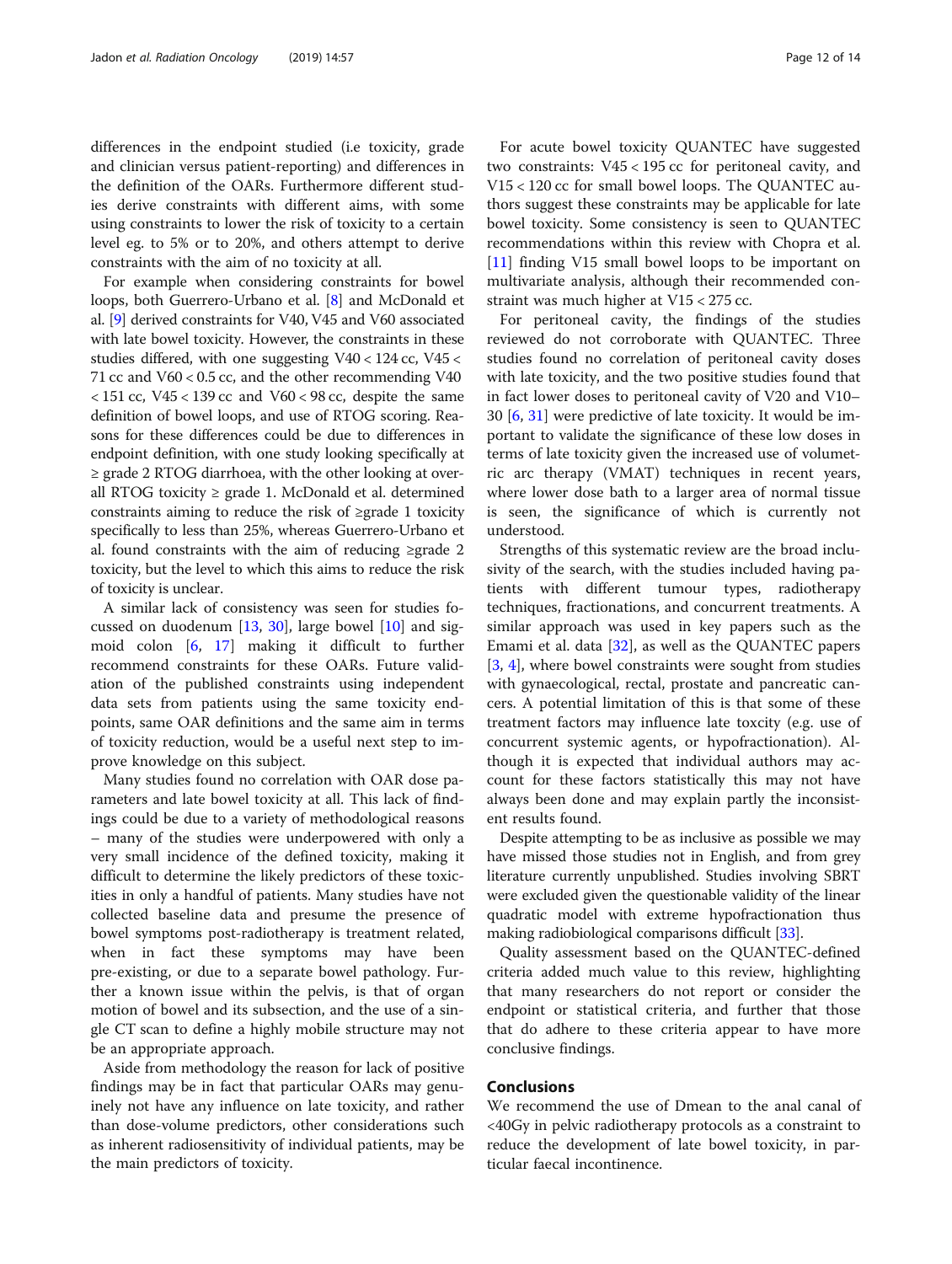<span id="page-12-0"></span>Other important organs at risk to consider are whole bowel loops, small bowel, duodenum, large bowel and sigmoid colon and constraints for these OARS are noted in this review. However, clear recommendations for these organs cannot be made, due to lack of correlation between studies. Validation of the constraints found within this systematic review for these OARS with independent data sets would be an important next step. If validated these constraints could be used clinically in prospective patients, and also as a relevant benchmark to assess the likely impact of advanced radiotherapy techniques on late toxicity. Future studies should consider the quality criteria recommended by QUANTEC.

#### Abbreviations

Cc: Cubic centimetres; CTCAE: Common Terminology Criteria Adverse Events; Dmean: Mean Dose; DSH: Dose Surface Histogram; DVH: Dose Volume Histogram; EUD: Equivalent Uniform Dose; Gy: Gray; LKB: Lyman-Kutcher Burman; OAR: Organ at Risk; QUANTEC: Quantitative Analysis of Normal Tissue Effects in the Clinic; RTOG: Radiation Therapy Oncology Group; VMAT: Volumetric Modulated Arc Therapy; Vx Gy: Volume receiving x Gray

### Acknowledgements

Not applicable.

### Funding

This work was supported by Velindre Cancer Centre Charitable Funds, and Cancer Research Wales.

### Availability of data and materials

Data sharing not applicable to this article as no datasets were generated or analysed during the current study.

#### Authors' contributions

BC performed all systematic searching. RJ and EH screened all abstracts, and scrutinized relevant full texts and hand-searched for additional references. All authors read and approved the final draft of this manuscript.

### Ethics approval and consent to participate

Not applicable.

### Consent for publication

Not applicable.

### Competing interests

The authors declare they have no competing interests.

### Publisher's Note

Springer Nature remains neutral with regard to jurisdictional claims in published maps and institutional affiliations.

### Author details

<sup>1</sup>Department of Clinical Oncology, Velindre Cancer Centre, Velindre Road, Whitchurch, Cardiff CF14 2TL, UK. <sup>2</sup>Department of Clinical Oncology, Addenbrookes' Hospital, Box 193, Cambridge CB2 0QQ, UK. <sup>3</sup>Cancer Research Wales Library, Velindre Cancer Centre, Velindre Road, Whitchurch, Cardiff CF14 2TL, UK. <sup>4</sup>School of Medicine, Institute of Cancer and Genetics, Cardiff University, Velindre Cancer Centre, Velindre Road, Whitchurch, Cardiff CF14 2TL, UK.

### Received: 7 May 2018 Accepted: 27 March 2019 Published online: 03 April 2019

### References

Benton B, Norton C, Lindsay JO, Dolan S, Andreyev HJ. Can nurses manage gastrointestinal symptoms arising from pelvic radiation disease? Clin Oncol (R Coll Radiol). 2011;23(8):538–51.

- 2. Andreyev HJ. Gastrointestinal problems after pelvic radiotherapy: the past, the present and the future. Clin Oncol (R Coll Radiol). 2007;19(10):790–9.
- 3. Michalski JM, Gay H, Jackson A, Tucker SL, Deasy JO. Radiation dose-volume effects in radiation-induced rectal injury. Int J Radiat Oncol Biol Phys. 2010; 76(3 Suppl):S123–9.
- 4. Kavanagh BD, Pan CC, Dawson LA, Das SK, Li XA, Ten Haken RK, et al. Radiation dose-volume effects in the stomach and small bowel. Int J Radiat Oncol Biol Phys. 2010;76(3 Suppl):S101–7.
- 5. Jackson A, Marks LB, Bentzen SM, Eisbruch A, Yorke ED, Ten Haken RK, et al. The lessons of QUANTEC: recommendations for reporting and gathering data on dose-volume dependencies of treatment outcome. Int J Radiat Oncol Biol Phys. 2010;76(3 Suppl):S155–60.
- 6. Mouttet-Audouard R, Lacornerie T, Tresch E, Kramar A, Le Tinier F, Reynaert N, et al. What is the normal tissues morbidity following helical intensity modulated radiation treatment for cervical cancer? Radiother Oncol. 2015; 115(3):386–91.
- 7. Deville C, Vapiwala N, Hwang WT, Lin H, Ad VB, Tochner Z, et al. Comparative toxicity and dosimetric profile of whole-pelvis versus prostate bed-only intensity-modulated radiation therapy after prostatectomy. Int J Radiat Oncol Biol Phys. 2012;82(4):1389–96.
- 8. Guerrero Urbano T, Khoo V, Staffurth J, Norman A, Buffa F, Jackson A, et al. Intensity-modulated radiotherapy allows escalation of the radiation dose to the pelvic lymph nodes in patients with locally advanced prostate cancer: preliminary results of a phase I dose escalation study. Clin Oncol (R Coll Radiol). 2010;22(3):236–44.
- 9. McDonald F, Waters R, Gulliford S, Hall E, James N, Huddart RA. Defining bowel dose volume constraints for bladder radiotherapy treatment planning. Clin Oncol (R Coll Radiol). 2015;27(1):22–9.
- 10. Isohashi F, Yoshioka Y, Mabuchi S, Konishi K, Koizumi M, Takahashi Y, et al. Dose-volume histogram predictors of chronic gastrointestinal complications after radical hysterectomy and postoperative concurrent nedaplatin-based chemoradiation therapy for early-stage cervical cancer. Int J Radiat Oncol Biol Phys. 2013;85(3):728–34.
- 11. Chopra S, Dora T, Chinnachamy AN, Thomas B, Kannan S, Engineer R, et al. Predictors of grade 3 or higher late bowel toxicity in patients undergoing pelvic radiation for cervical cancer: results from a prospective study. Int J Radiat Oncol Biol Phys. 2014;88(3):630–5.
- 12. Lind H, Alevronta E, Steineck G, Waldenstrom AC, Nyberg T, Olsson C, et al. Defecation into clothing without forewarning and mean radiation dose to bowel and anal-sphincter among gynecological cancer survivors. Acta Oncol. 2016;55(11):1285–93.
- 13. Kelly P, Das P, Pinnix CC, Beddar S, Briere T, Pham M, et al. Duodenal toxicity after fractionated chemoradiation for unresectable pancreatic cancer. Int J Radiat Oncol Biol Phys. 2013;85(3):143–9.
- 14. Fokdal L, Honore H, Hoyer M, von der Maase H. Dose-volume histograms associated to long-term colorectal functions in patients receiving pelvic radiotherapy. Radiother Oncol. 2005;74(2):203–10.
- 15. Huang J, Roberson JM, Ye H, Yan D. Dose-volume analysis of predictors for gastrointestinal toxicity after radiotherapy and concurrent fulldose gemcitabine for locally advanced pancreatic adenocarcinoma. Int J Radiat Oncol Biol Phys. 2011;83(4):1120–5.
- 16. Poorvu PD, Sadow CA, Townamchai K, Damato AL, Viswanathan AN. Duodenal and other gastrointestinal toxicity in cervical and endometrial cancer treated with extended-field intensity modulated radiation therapy to paraaortic lymph nodes. Int J Radiat Oncol Biol Phys. 2013;85(5):1262–8.
- 17. Fonteyne V, De Neve W, Villeirs G, De Wagter C, De Meerleer G. Late radiotherapy-induced lower intestinal toxicity (RILIT) of intensity-modulated radiotherapy for prostate cancer: the need for adapting toxicity scales and the appearance of the sigmoid colon as co-responsible organ for lower intestinal toxicity. Radiother Oncol. 2007;84(2):156–63.
- 18. al-Abany M, Helgason AR, Cronqvist AK, Lind B, Mavroidis P, Wersall P, et al. Toward a definition of a threshold for harmless doses to the anal-sphincter region and the rectum. Int J Radiat Oncol Biol Phys. 2005;61(4):1035–44.
- 19. Alsadius D, Hedelin M, Lundstedt D, Pettersson N, Wilderang U, Steineck G. Mean absorbed dose to the anal-sphincter region and fecal leakage among irradiated prostate cancer survivors. Int J Radiat Oncol Biol Phys. 2012;84(2):e181–5.
- 20. Buettner F, Gulliford SL, Webb S, Sydes MR, Dearnaley DP, Partridge M. The dose-response of the anal sphincter region--an analysis of data from the MRC RT01 trial. Radiother Oncol. 2012;103(3):347–52.
- 21. Peeters ST, Lebesque JV, Heemsbergen WD, van Putten WL, Slot A, Dielwart MF, et al. Localized volume effects for late rectal and anal toxicity after